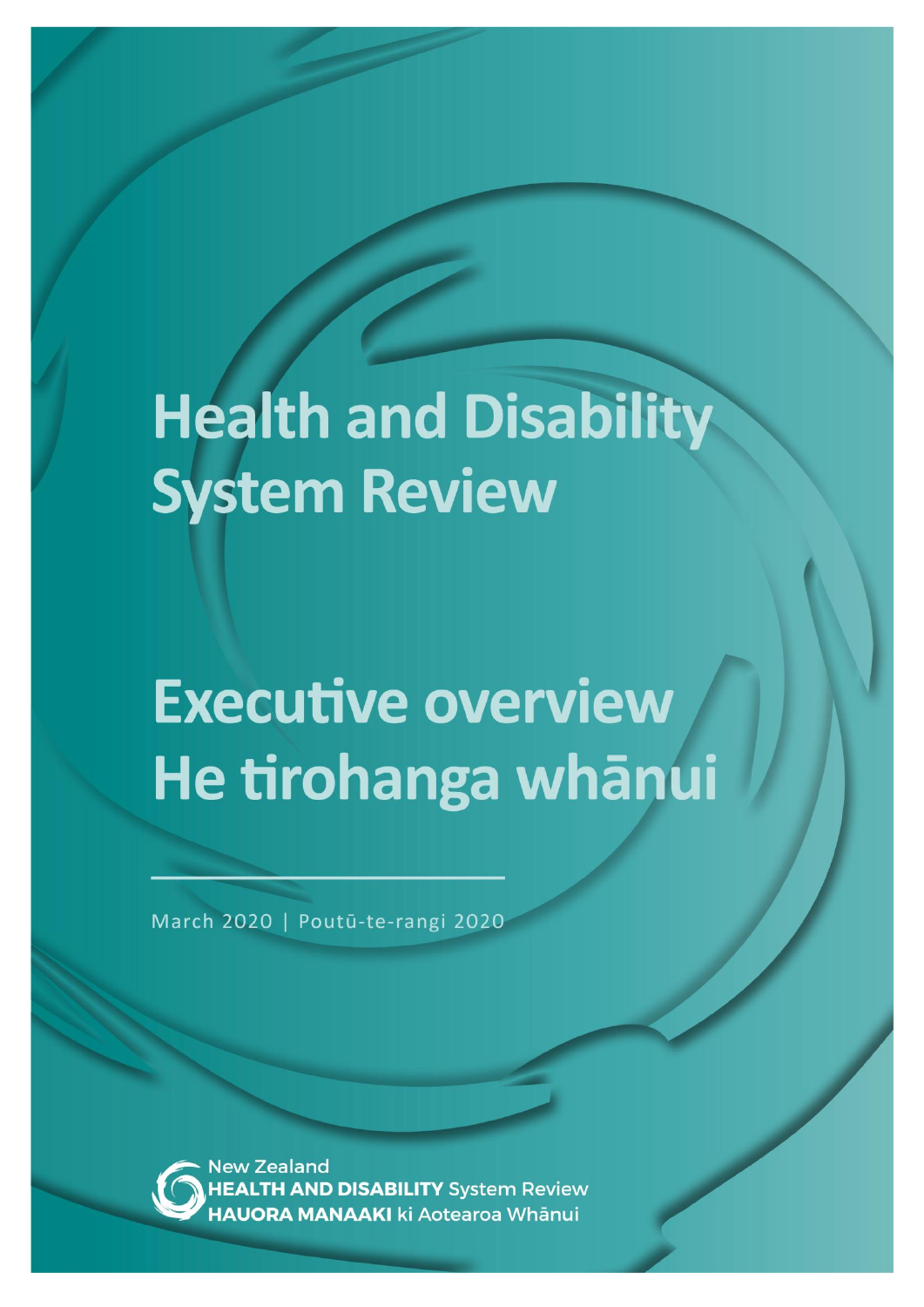# **Whakataukī**

*E kore e taea te whenu kotahi ki te raranga i te whāriki kia mōhio tātou ki ā tātou. Mā te mahi tahi ō ngā whenu, mā te mahi tahi ō ngā kairaranga, ka oti tenei whāriki. I te otinga me titiro tātou ki ngā mea pai ka puta mai. Ā tana wā, me titiro hoki ki ngā raranga i makere nā te mea, he kōrero anō kei reira.* 

**The tapestry of understanding cannot be woven by one strand alone. Only by the working together of strands and the working together of weavers will such a tapestry be completed. With its completion let us look at the good that comes from it and, in time we should also look at those stitches which have been dropped, because they also have a message.**

**Nā Kūkupa Tirikatene (1934–2018)**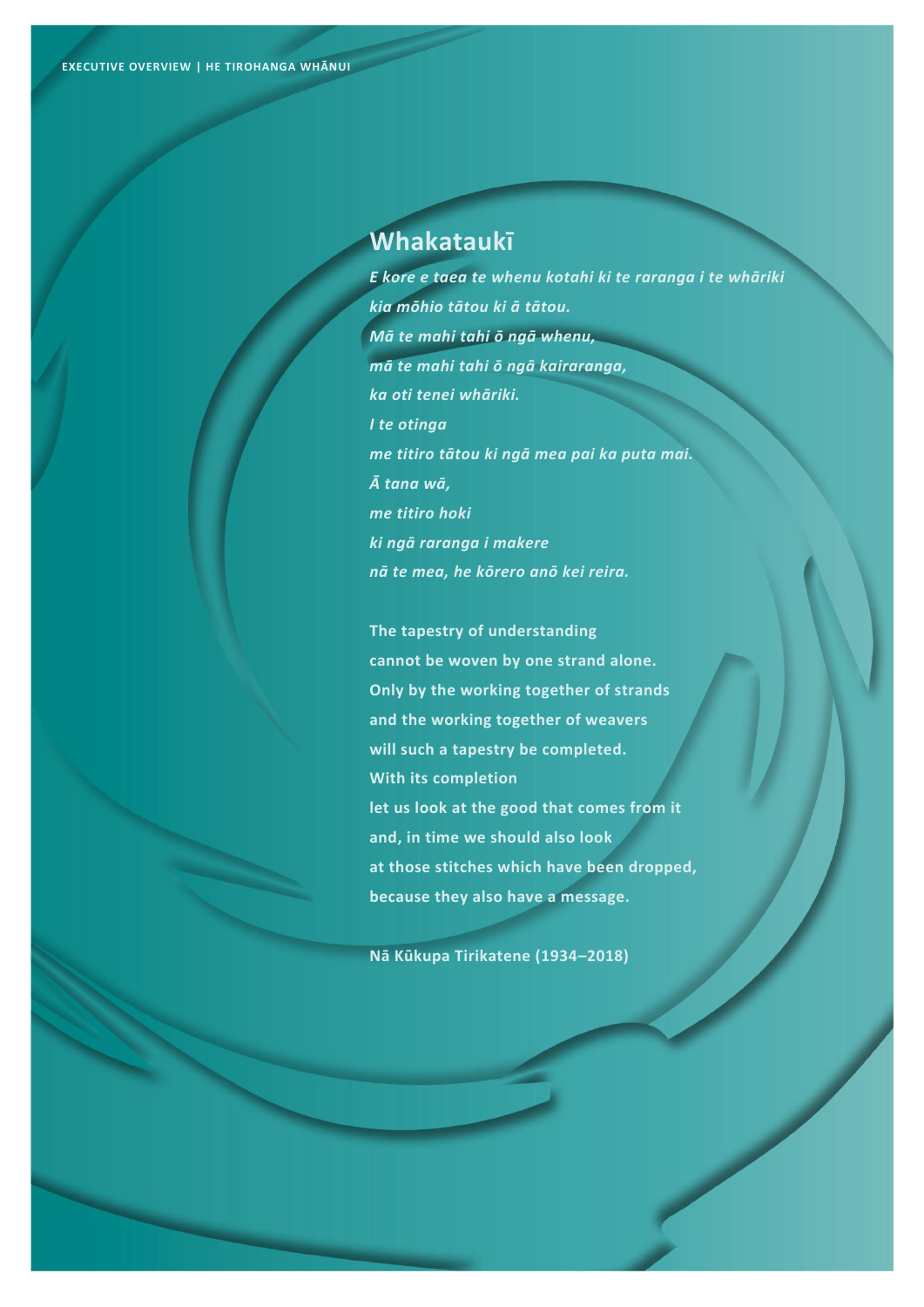# Message from the Chair / He mihi nā te Heamana



**Heather Simpson | Chair**

This Review is probably the most comprehensive integrated look at the New Zealand Health and Disability System in a generation. The terms of reference were wide and challenging and required the Review to confront many of the inequities the system has perpetuated over the years.

This review was essentially completed before Covid-19 hit New Zealand. Obviously this pandemic has put the system under extreme stress. While the Review is totally supportive of the leadership and commitment the system is showing to help New Zealanders through, what only a few months ago seemed unimaginable, the experience only reinforces the Review's conclusions. To meet the challenges of the future our population health focus has to be stronger, our preparedness for emergencies greater, and our system has to be much better integrated with clear lines of accountability and decision rights.

Putting this report together has involved a huge amount of effort from a wide range of contributors.

From written submissions, through face to face meetings, expert analysis, and the dedication of a secretariat who have worked tirelessly to pull it all together.

*> continued*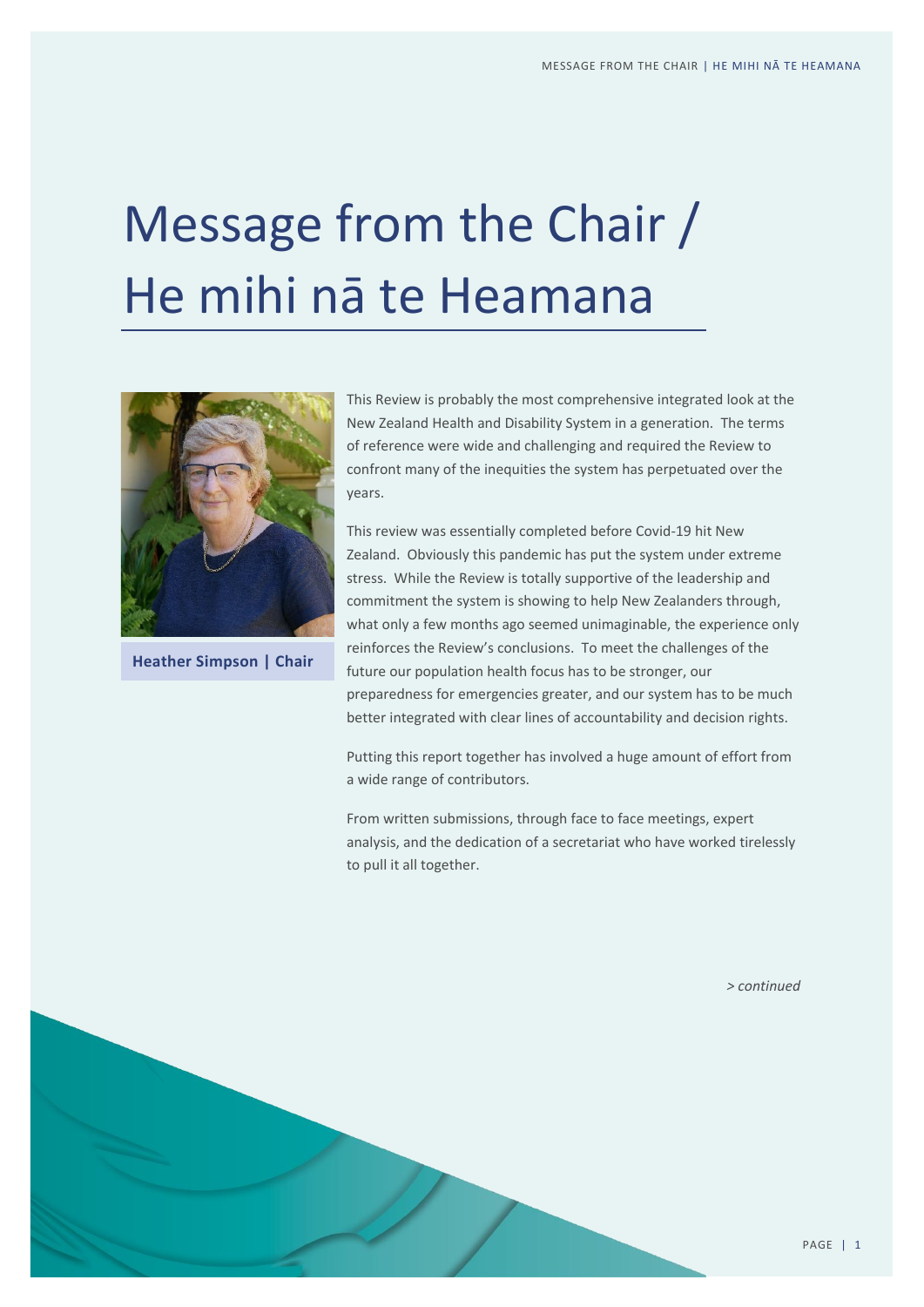The Panel has had many lively discussions as we debated the merits of alternative proposals, but throughout, all Panel members have been driven by a strong commitment to providing a set of recommendations which we believe have the best chance of ensuring the Health and Disability system in New Zealand can evolve into a system which delivers health outcomes for all New Zealanders both equitably and efficiently. In the end there was no consensus on the extent to which the Māori Health Authority should control the funding and commissioning of services for Māori. But while that is a significant difference, and is a debate which is sure to be ongoing, it should not detract from the rest of the recommendations.

I firmly believe that, the changes being proposed by this Review have the potential to deliver a system which is a truly New Zealand system. A system which embeds te Tiriti principles throughout, where Māori have real authority to develop and implement policies which address their needs in ways which respect te Ao Māori, and a system where all New Zealanders, Māori, Pacific, European, Asian, disabled, rural or urban, understand how to access a system which is as much about keeping them well, as it is about treating them when they become sick.

It is important to acknowledge also that the real strength of our health system comes from the people who provide the care and deliver the services.

The job of this Review was to recommend system level changes which will allow those staff to be more effective. Staff need to be able to use all their skills to the best of their ability and consumers and whānau need to feel that the system is working for them. Policy makers need to have confidence that when decisions are made to introduce a new policy, effective levers are in place to translate those policies into action and create feedback loops to continually improve performance.

Equally importantly it should be a system where financial management is driven through clear accountability lines so that any government can be confident when it allocates funding to improve the system, it will be able to track where the money has been spent and will be able to see the changes which have come about as a result of the expenditure.

I am confident that if the system changes proposed by this Review are implemented and funded over the next few years, the system would grow stronger, the outcomes would be more equitable and overall the system would be much more sustainable.

So my sincere thanks go to all those who have contributed, to the Director and the staff of the secretariat, and especially to the Panel members and the members of our Māori Expert Advisory Group.

I commend the Review and its recommendations to the Government.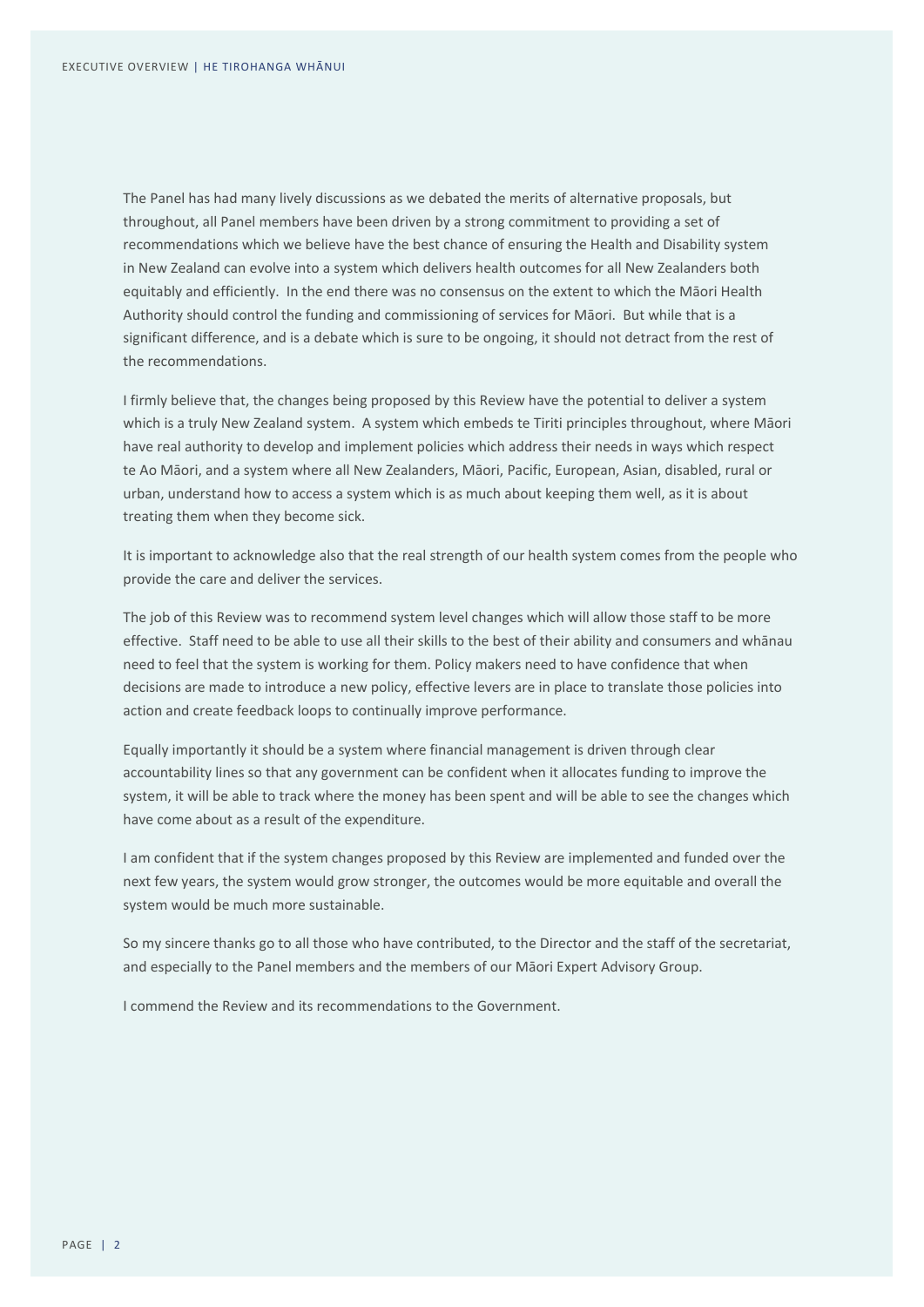# Executive summary / He whakarāpopoto

# **Introduction**

The Health and Disability System Review was charged with recommending system-level changes that would be sustainable, lead to better and more equitable outcomes for all New Zealanders and shift the balance from treatment of illness towards health and wellbeing.

The challenge is clear. New Zealand has a diverse population with a history of experiencing significantly different health outcomes.

An indigenous Māori population whose ability to encompass te Ao Māori and participate in whānau and cultural connections are prerequisites to good health.

Increasing populations of Pacific peoples and a growing Asian population.

More disabled people, an ageing population, and a rural population that often feels they are invisible to urban decision-makers. As well, New Zealand has a level of intergenerational poverty which, perhaps more than anything else, negatively impacts on health outcomes.

On the positive side, New Zealand has, by world standards, a very good publicly funded health and disability system which can evolve into being more effective and more sustainable.

On the other hand, the health and disability system is under serious stress. Financially, it has had difficulty managing within the resources provided to it for some years. From a workforce point of view staff are feeling more and more stressed, facing increasing demands and significant shortages in supply, and the public hear more about deficits than they do good news stories.

In August 2019 the Review published an Interim Report that identified areas where submissions, and the Review's own analysis indicated that change was needed.

These were grouped around four key themes.

- Ensuring consumers, whānau and communities are at the heart of the system.
- Culture change and more focused leadership.
- Developing more effective te Tiriti based partnerships within health and disability and creating a system that works more effectively for Māori.
- Ensuring the system is integrated and deliberately plans ahead with a longer-term focus.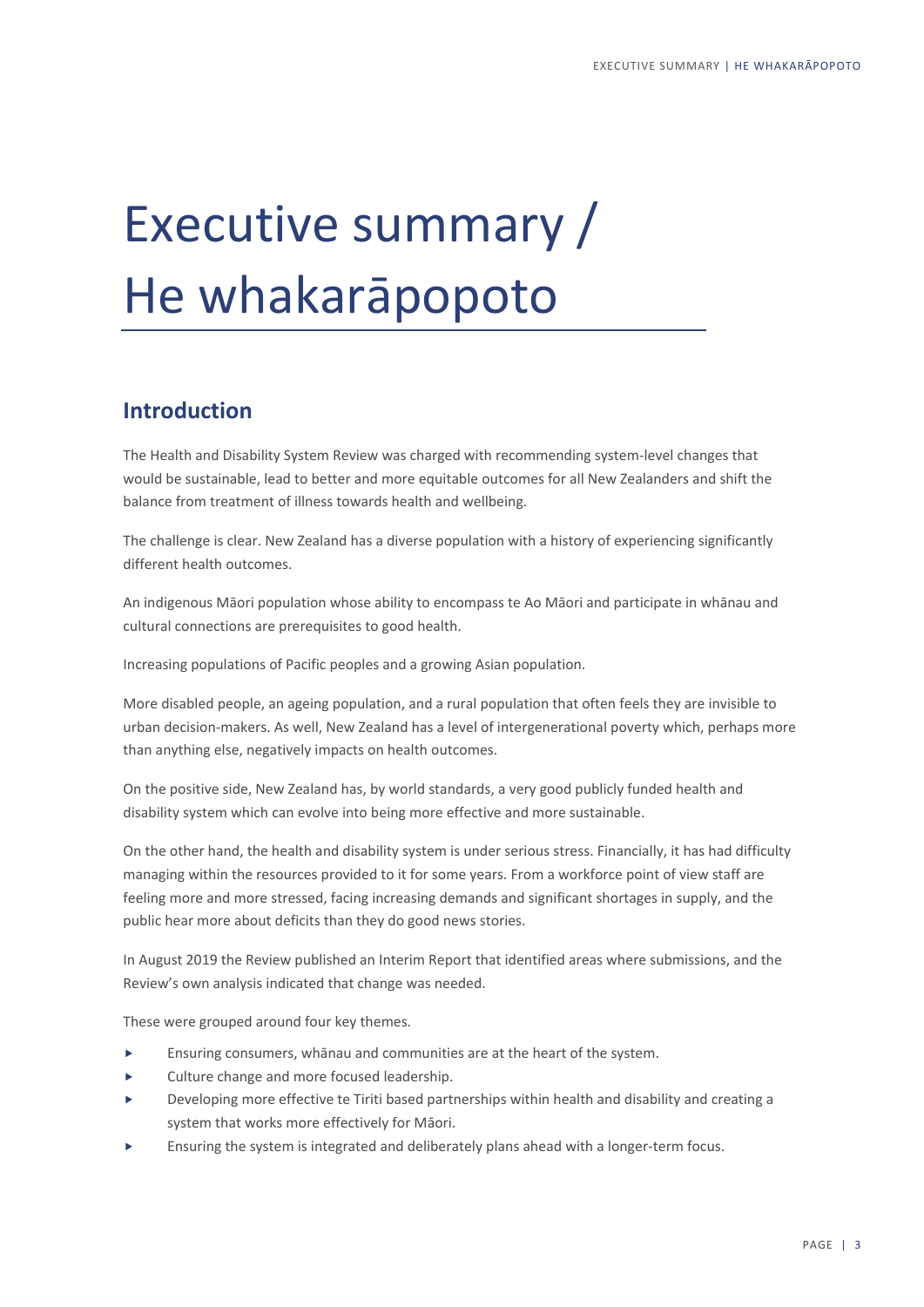Since the Interim Report, the Review has continued to talk with a wide range of stakeholders and conducted its own more detailed analysis in many of these areas and arrived at a set of final recommendations.

The recommendations range from legislative change, to structural and culture changes. The changes cannot happen all at once. To realise the benefits of a new system would require a determined change programme over a number of years.

This executive summary discusses some of the Review's proposals under the themes previously identified.

### **Ensuring consumers, whānau and communities are at the heart of the system**

Improving the equity of the health outcomes achieved in New Zealand requires first that we acknowledge that current inequities are not acceptable, that we understand better what is contributing to that inequity, and the health and disability system becomes more determined to operate differently so that inequities are addressed.

The system must understand the needs of individuals, whānau and communities in much more detail and must design and deliver services to address the identified needs. It also requires that the costs and benefits of service design to consumers are given much more weight relative to those of providers than has been the case in the past.

Analysis by the Review points to improvements in the way primary and community (Tier 1) services are organised as having the biggest potential to improve the health outcomes of those currently disadvantaged. The Review proposes working towards a much more networked Tier 1 environment where the full range of primary and community services are planned with the community, where services are digitally connected so information flows as required, and where more of the services have an outreach element making it easier for whānau to stay connected to the system.

Planning and funding these services must be driven by the needs of each community, not just the population numbers, so higher deprivation localities have more funding to allocate. Similarly, services need to be designed to work for the population they are serving, so Māori communities need to have access to a wider range of kaupapa Māori services.

Disabled people have not been well served by the existing health and disability system. Their health outcomes are worse and the way the disability support system operates is complex and confusing. The Review found that there is wide unexplained variability in the way assessment processes work around the country, and this should be addressed. The Review proposes that disability support becomes an integral part of Tier 1 service planning, funding and provision.

Home-based support, in particular, should be assessed by need rather than having eligibility determined by diagnosis. Needs assessment processes need to be more streamlined and less repetitive.

Consumers, whānau and communities are not, however, only concerned with their immediate wellness. Communities need to have a part in the decision making about the design and delivery of treatment services at all levels.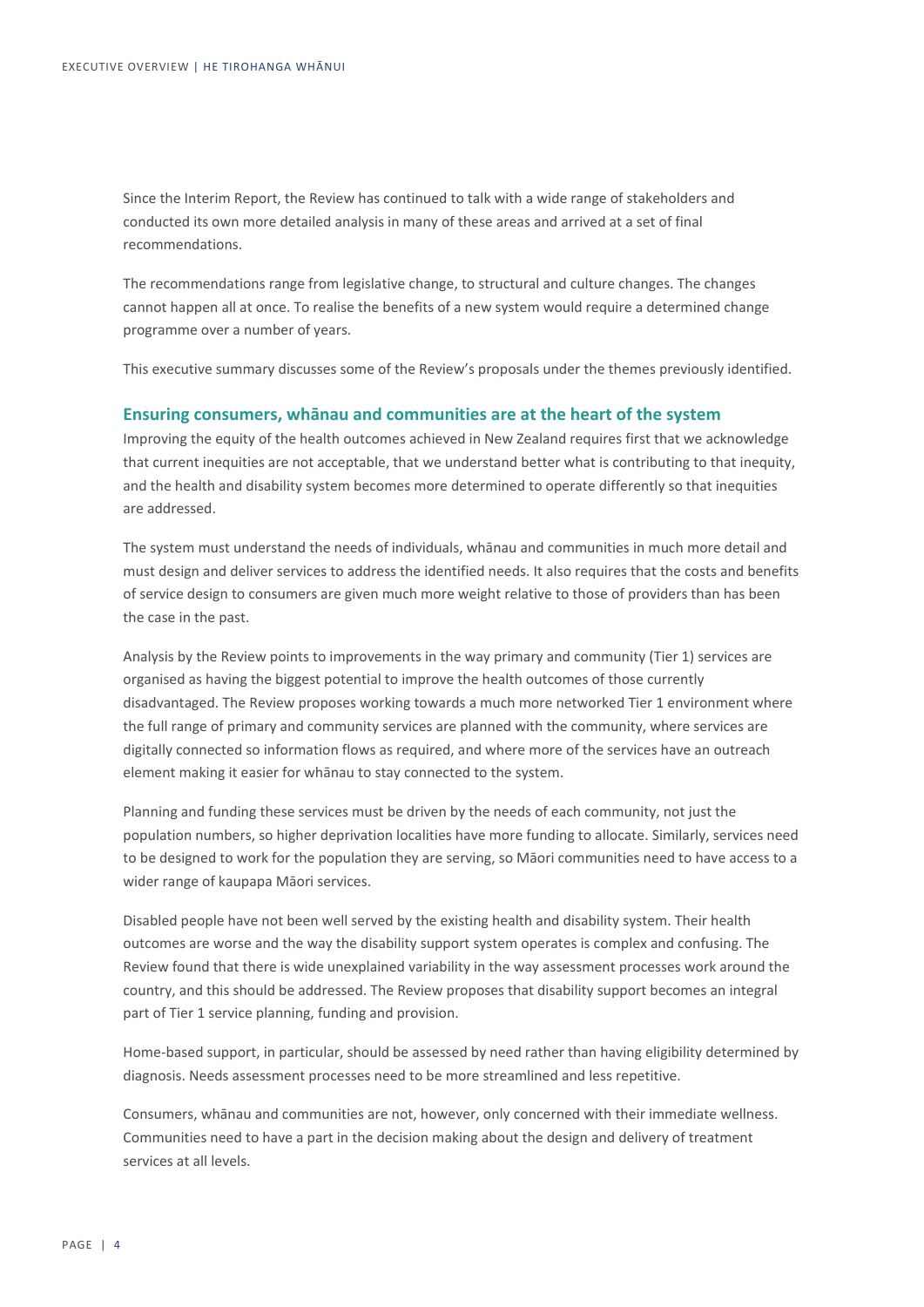Tier 1 and Tier 2 services need to be well integrated and the Review proposes improved care management, within Tier 1 networks, and better digital information flows. Priority should be given to moving Tier 1 services currently provided in hospitals into communities.

The Review also proposes a much more transparent planning and reporting system. It stretches all the way from the New Zealand Health Outcomes and Services Plan (NZ Health Plan) which takes a long-term look at what outcomes we should be trying to achieve and how and where services will need to be developed, through five year district and regional strategic plans to funded annual DHB plans which describe what primary and secondary services communities can expect to see locally and that ensures regular reporting back to communities on health outcomes.

### **Culture change and more focused leadership**

The further work of the Review reinforced the view that the health and disability system needs more active leadership at all levels. The Review concludes that this cannot be achieved through any one action or decision, but would require a clearer definition of functions and structures, more collective responsibility and more deliberate upskilling throughout the sector, from kaiāwhina to DHB board members.

The Review proposes that a new agency is created, provisionally called Health NZ, which is accountable to the Minister of Health for leadership of health service delivery, both cinical and financial.

Leadership for hauora Māori is also strengthened with the creation of the Māori Health Authority (provisional title) to sit alongside the Ministry of Health (the Ministry) and Health NZ, to not only be the principal advisor on all hauora Māori issues, but also to lead the development of a strengthened Māori workforce and the growth of a wider range of kaupapa Māori services around the country.

Leadership within the DHBs also needs to change. At the governance level the Review concludes that the effectiveness of elected over appointed boards is not compelling. The Review recommends that all board members be appointed by the Minister of Health against a transparent set of competencies ranging from financial and governance experience through to tikanga Māori and specific health and disability sector knowledge. The Review also concludes that the number of DHBs needs to be reduced within the next five years, to between 8 and 12 DHBs.

Providing effective leadership is, however, about much more than creating new organisations or changing governance structures. Effective leadership is as much about the culture of the sector as it is about the structure. Health NZ is not envisaged as an organisation that just tells DHBs what to do. It is designed to be an organisation that is responsible for working with all parts of the delivery system to ensure it is operating effectively, fairly and sustainably.

The Interim Report highlighted the lack of a collective culture in the health and disability system. The Review addresses this in a number of ways.

A legislated charter setting out the common values and workforce behaviours expected throughout the system is a start but will need to be reinforced by active management.

As noted above, New Zealand is a country of different cultures. Cultural safety for all and an absence of racism must be a given.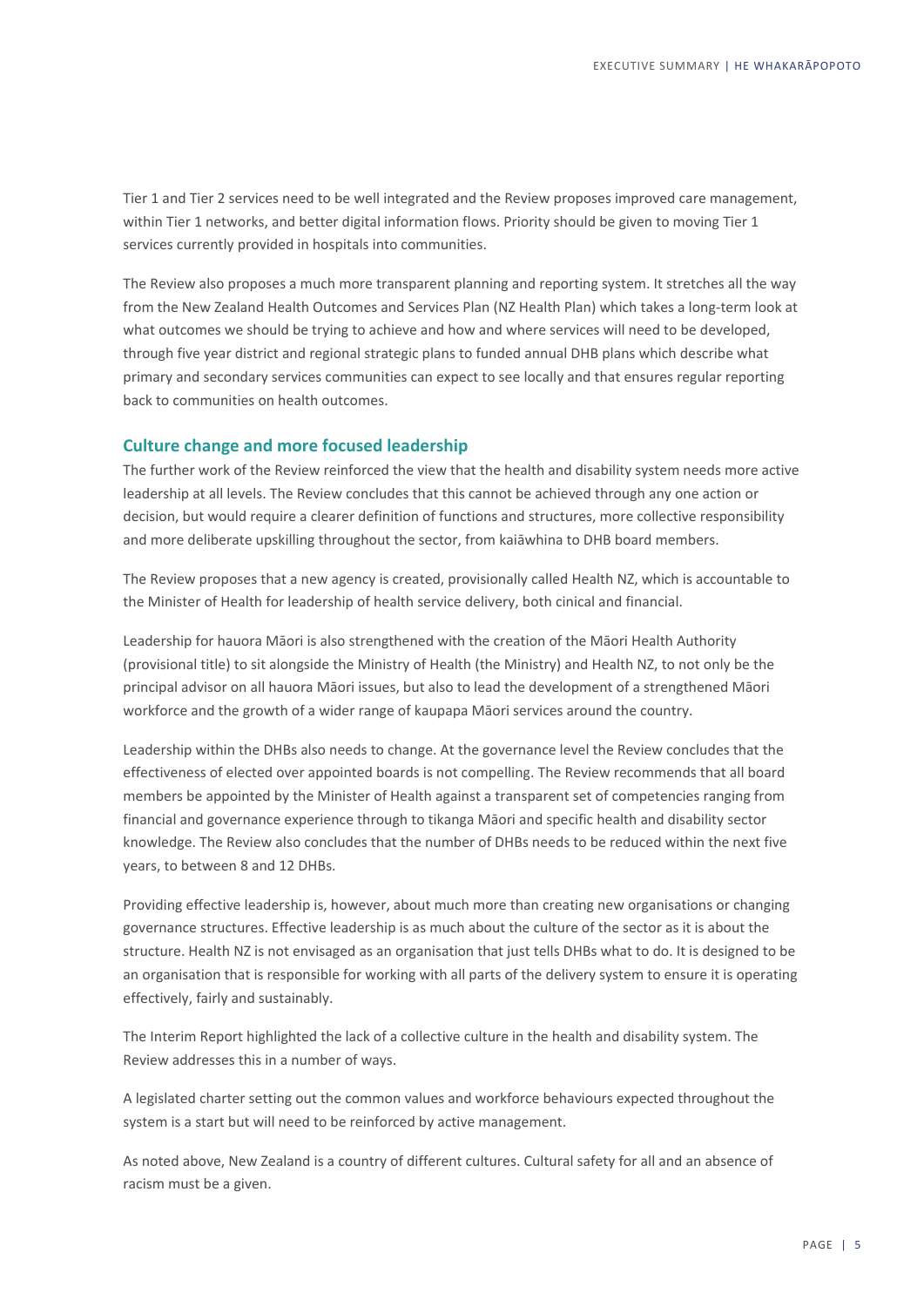Interprofessional teamwork happens brilliantly in some places but in others it is still largely non-existent. Yet, if the system is to focus on keeping people well and treating patients with complex comorbidities as the norm, no single part of the system will be able to work on its own and be effective.

The culture needs to change at the organisational level as well. Currently, DHBs are only accountable for what happens in their own district. The Review proposes this should change and while each DHB must take responsibility for their domicile population, they should also be expected to consider how their planning and delivery impacts the overall system. This should be reflected in their formal accountabilities.

Along with these changes, the focus of the health and disability system needs to move. Despite primary health care strategies and numerous reviews of the system recommending more focus on keeping people healthy rather than simply treating illness, the structure, funding streams and accountabilities built into the system have not made this culture change happen.

This Review proposes that population health functions, which would underpin a shift to a health and wellness focus, need to be strengthened. The Ministry needs to lead with more focus on capacity and capability, planning and outcomes used to measure performance need to be population focused, and the funding and accountability for improving these measures need to be firmly managed by DHBs.

# **Developing more effective te Tiriti based partnerships within health and disability and creating a system that works more effectively for Māori**

The fact that Māori health outcomes are significantly worse than those for other New Zealanders represents a failure of the health and disability system and does not reflect te Tiriti commitments.

Designing a health and disability system that will produce better results in the future requires a recognition that change has to happen right across the system.

A system which doesn't reflect mātauranga Māori or enhance rangatiratanga will not be effective at improving health and wellbeing for Māori. As a first step the Review recommends that, in line with recommendations of the Hauora Report (Wai 2575) te Tiriti principles in key health legislation are updated.

As noted above, the Review proposes to create an independent Māori Health Authority. As well as the functions referred to above it would be expected to monitor and report on the performance of the health and disability system as it impacts on Māori. The Māori Health Authority would identify the issues which need to be addressed and develop and test solutions.

The Māori Health Authority would also need to partner with other parts of the system; no one part of the system can improve equity on its own. The Māori Health Authority would need to partner with Health NZ to develop commissioning models that will work for Māori, whether for general, taha Māori or kaupapa Māori services. It would need to work with DHBs and iwi to develop partnership arrangements that can co-govern service networks and work with communities and providers to develop better need and outcome measures.

Governance in other parts of the system needs to reflect te Tiriti partnerships. The Review proposes that the Health NZ board have equal numbers of Crown and Māori members so that the way the delivery system functions incorporates different world views.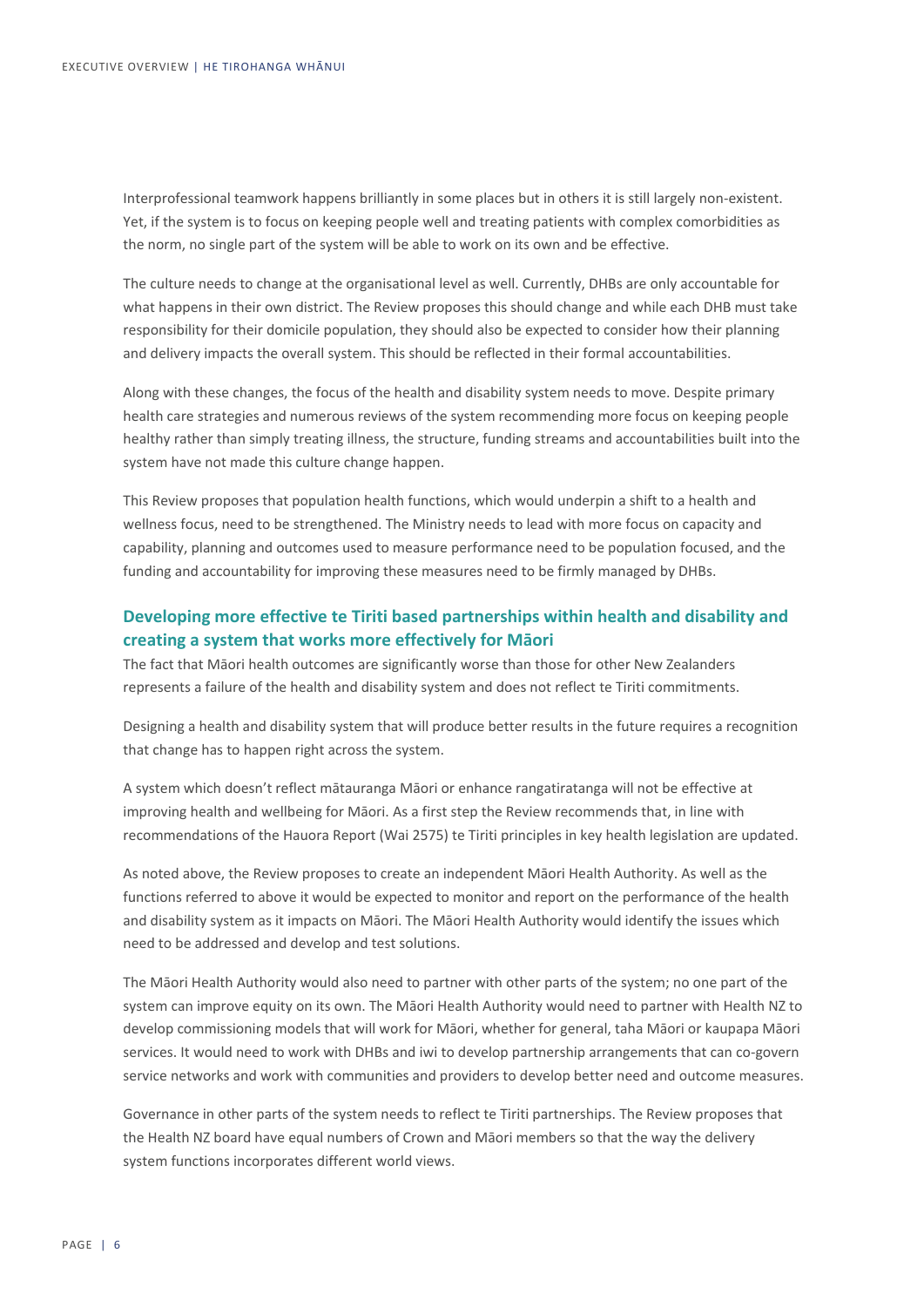While improvements in leadership and governance will assist Māori, perhaps the most immediate concern is to ensure the next generation of Māori have better lives and health outcomes

More effort must go in to identifying unmet needs across the board, but especially for Māori communities. Health outcomes will not improve if the health and disability system waits for whānau to turn up to be 'treated'. The system has to reach out with the explicit aim of preventing illness. For example, providing more flexibility to ensure Well Child / Tamariki Ora services meet whānau needs, rather than always expecting the community to adjust to the 'rules'.

To achieve this there will need to be significant new investment. Funding for Māori communities needs to better reflect need and be protected from being diverted to broader treatment programmes. The Review proposes increased ethnicity and socioeconomic deprivation weighting within the population-based funding formula, formal ringfencing of Tier 1 funding within DHB budgets and a requirement to disclose indicative budgets to communities and report on expenditure against those budgets and outcomes.

# **Ensuring the system is integrated and deliberately plans ahead with a longer-term focus**

The Interim Report highlighted the lack of structured planning within the current health and disability system. The Review is convinced this is a fundamental flaw and proposes a properly integrated planning system is legislated for which requires the system to cooperate and plan within an agreed framework.

The first requirement is to have a clearly articulated NZ Health Plan that looks ahead at least 20 years. Health systems take a lot of time to turn around and investment that is needed is often large and complex. Without a long-term plan there can be no certainty that the enablers: an appropriately trained workforce; buildings and facilities that are suitably equipped and fit for purpose; and data and digital systems that enhance integration, patient safety, efficiency and effectiveness, can be in place in a timely manner to produce an effective system.

Workforce development is a key constraint in our current health and disability system. In line with worldwide trends New Zealand is experiencing growing clinical workforce shortages. Our system will not be sustainable unless we change models of care and use the workforce differently. While the Review does not recommend immediate changes to workforce regulatory structures it notes that there are large numbers of different bodies involved in workforce training and regulation. Unless they work effectively together to promote and achieve relevant workforce plans then, in future, some tighter oversight may be required.

The New Zealand system is too small to duplicate expertise and effort unnecessarily, and when significant investments are needed, it is important they are made in the right places at the right time so that health outcomes and equity are improved for all New Zealanders.

The current system for planning and delivering capital projects is not cohesive or effective. While the Government has recently introduced improvements, such as establishing a health infrastructure unit and changing the capital charge regime, the system still encourages duplication and spreads scarce expertise too thinly.

The Review proposes a more streamlined prioritisation process coming from the New Zealand Health Plan. This process, along with improved governance from appointed national and regional boards should reduce time wastage and duplication of effort and give the Government more confidence the right investment decisions are being taken and can be kept on track.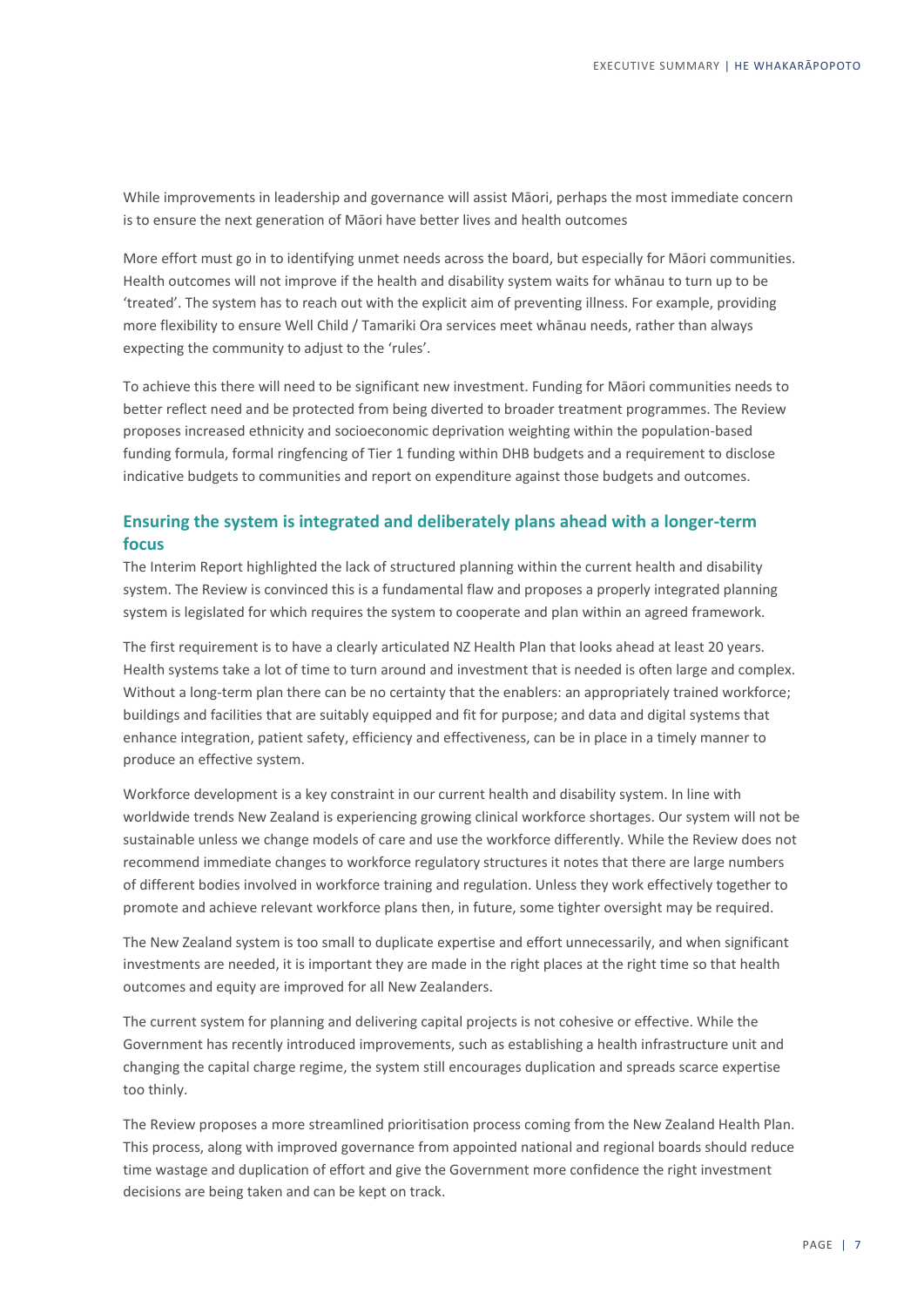Planning for the level of digital technology needed to support an effective health and disability system is lagging behind in New Zealand. The quality of data, the ability to transfer data securely, and the interconnectedness of the various systems operating around the country are all barriers. Having an agreed plan and an ability to enforce decisions regarding issues such as interoperability standards, would be a benefit from adopting the Review's recommendations.

The health and disability system must act and be managed as a single integrated system comprising public, private and non-governmental organisation (NGO) providers. District health board strategic plans need to complement each other and be consistent with the New Zealand Health Plan. This does not mean that all health and disability services have to be delivered in exactly the same way. In fact, the Review proposes that there be less reliance on national contracts, especially for providing tier 1 services, because services must be more responsive to local communities.

That flexibility must be operated within a framework that gives New Zealanders the assurance that they know what to expect from their health and disability system, they understand the rationale for where and how services are being delivered, and they have confidence that where they live is not unfairly disadvantaging them in accessing quality services.

The Final Report discusses all these and many other issues in more detail. It does not repeat the analysis presented in the Interim Report but has applied the same structure to help readers make necessary connections.

Each chapter concludes with a set of changes which the Review proposes need to be taken to build the most effective health and disability system. Some of these changes would require government policy decisions, others are or would be within the control of the system itself.

Very few of the Review's recommendations are stand alone. The lesson from past reviews and attempts to change the health and disability system is that it can not be done piecemeal.

- Without structural and accountability changes, cultural changes will not follow.
- Without changes to planning frameworks, investment strategies will be meaningless.
- Without changes to governance and performance management, governments can have little confidence that additional funding is really providing better and more equitable services for New Zealanders.
- Without changes to enhance rangatiratanga and embed mātauranga Māori, the health and disability system will never fulfil the promise of te Tiriti.

The Minister of Health commissioned the Review; the key recommendations are directed to Government. These are decisions the Government needs to make to allow the system to evolve into one which has the promise to change both the way New Zealanders view their health and disability system and in the level and equity of the outcomes it achieves.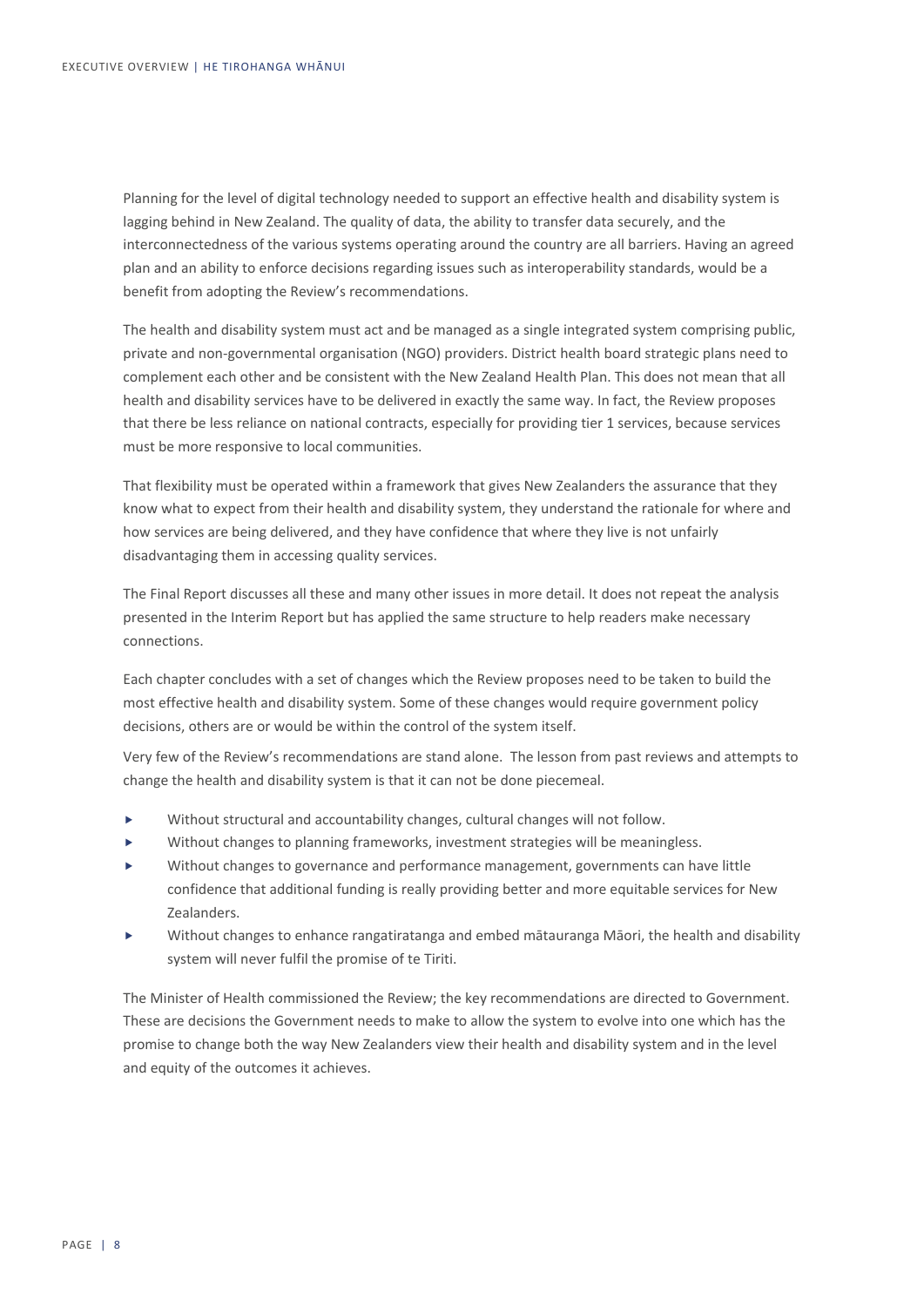# Recommendations / Ko ngā tūtohinga

This report discusses a range of detailed proposals regarding all the elements that need to change for the New Zealand health and disability system to produce more equitable health outcomes and to become more financially sustainable.

The recommendations here are more general and should be read with the detailed explanations and proposals contained in the body of the Final Report.

# **Ensuring accountabilities, structures and functions match**

The health and disability system needs a clear accountability framework with stronger leadership at all levels, more distinct focus and a better reflection of te Tiriti principles.

The Review recommends the following.

### **Ministry of Health**

- The Ministry of Health retains responsibility as the chief steward of the health and disability system and, in particular, is responsible to the Minister for:
	- **–** being the principal advisor to the Government on health strategy, policy and legislation
	- **–** developing, monitoring and updating the New Zealand Health Strategy and population or service strategies derived from it
	- **–** developing long-term system outcomes and performance measures to integrate into planning and accountability arrangements and for the Ministry to use to monitor performance
	- **–** building population health capacity to rebalance the health and disability system
	- **–** leading the Vote Health Budget process.

## **Māori Health Authority**

- A Māori Health Authority is established as an independent departmental agency, reporting directly to the Minister of Health with responsibility for:
	- **–** advising the Minister on all aspects of Māori health policy
	- **–** monitoring and reporting to the Minister on the performance of the health and disability system with respect to Māori health outcomes and equity
	- **–** partnering with the system to ensure that mātauranga Māori and other Māori health issues are appropriately incorporated into all aspects of the system
	- **–** managing the development and implementation of the Māori workforce strategy and plans
	- **–** managing investment in workforce and Māori provider development and in initiatives to develop innovative approaches to improving Māori health outcomes.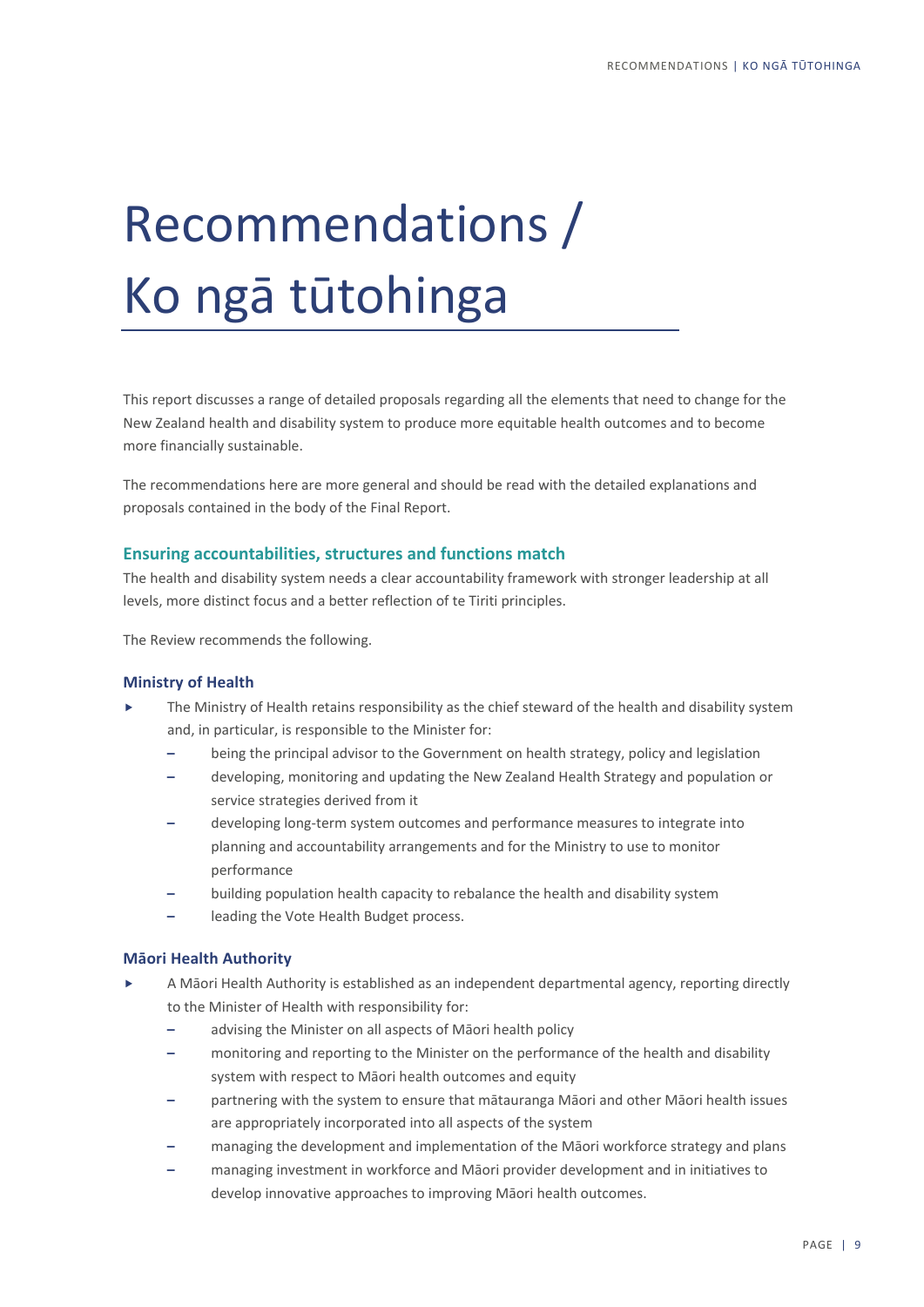### **Health NZ**

- A new crown entity (provisionally called Health NZ) is established to:
	- **–** ensure consistent operational policy and lead the delivery of health and disability services across the country. All DHBs would be required to operate cohesively subject to Health NZ leadership
	- **–** be accountable to the Minister for the overall financial balance of the system
	- **–** ensure continuous clinical and financial improvement and address unwarranted variation in performance
	- **–** take on common services roles for the system, for example, strategic employment relations
	- **–** develop and support new commissioning frameworks, ensuring that it partners with the Māori Health Authority to include specific provisions for commissioning Māori health services
- Health NZ should be governed by a board of 8 members and a Chair, with 50:50 Crown–Māori representation, with board membership drawn from DHB board members in each of the regions.

## **District health boards**

- DHBs should be refocused and fully accountable for achieving equitable health outcomes for their population and should also be accountable for contributing to the efficiency and effectiveness of the nationwide health and disability system.
- In particular DHBs should assume full accountability for ensuring Tier 1 services are planned and delivered appropriately for their communities.
- The number of DHBs should reduce to between 8 and 12 DHBS within five years of Health NZ being established.
- The provision to elect board members should be repealed and boards should comprise eight appointed members and a Chair, appointed against a transparent framework to ensure board members' experience covers an appropriate range of governance and health sector competencies, and reflects te Tiriti partnership.

### **Regional entities**

- Regional entities should be managed directly by Health NZ to provide:
	- **–** population health expertise guidance and coordination to DHBs,
	- **–** expertise in planning and engagement and other operational functions
- Regional entities should also lead the development of regional plans and facilitate other collaborative efforts on behalf of DHBs. The number of regional entities should be reduced from four to two or three as the number of DHBs is reduced.

# **A system with shared values**

While the structures above are designed to ensure clearer accountabilities for different functions, no individual part of the health and disability system will be effective unless all parts of the system work together. This will be equally true at all levels, from provider networks within tier 1 localities through interprofessional teams in hospital settings, to the Māori Health Authority working closely with Health NZ to design better commissioning protocols to guide the commissioning of kaupapa Māori services.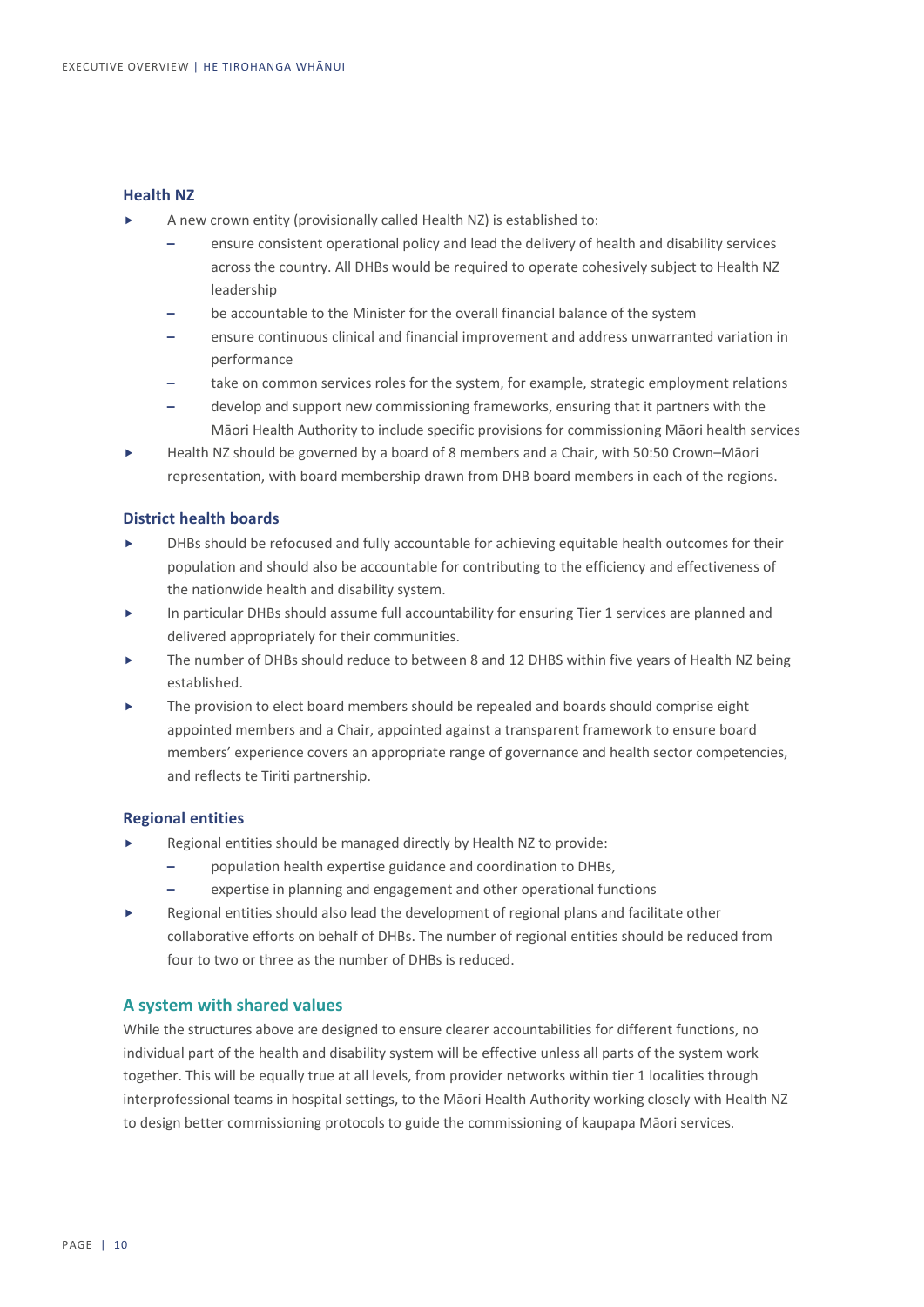### **A charter for the system**

The Review recommends that:

- legislation requires a health and disability system charter be developed setting out shared values and guiding the culture, behaviours and attitudes expected of all parts of the system
- all providers funded with public money should be expected to abide by the charter, and other provisions of the commissioning framework.

# **Changing the driver of the system**

## **Population health**

For the health and disability system to be more effective, population health needs to be a foundational element for the entire system. Population health capacity will need to be increased and better integrated across the system; and the system will need to operate more effectively with other sectors.

The Review recommends that:

- the Ministry of Health assumes a stronger leadership role in population health, ensuring all strategies and national plans are developed from this perspective and that outcome measures and targets for delivering the system are predominantly set around population health outcomes
- Health NZ builds a strong central and regional, population health intelligence capability to support DHBs integrate population health activities throughout their planning and service delivery
- the Māori Health Authority would be the source of Māori population health intelligence for the health and disability system
- all service development and in particular Tier 1 services, should be designed with a population health focus and an emphasis on strengthening prevention and outreach services
- the functions currently performed by the Health Promotion Agency should be transferred to the Ministry, Health NZ and the Māori Health Authority
- core health protection competence and capacity should be strengthened
- the Public Health Advisory Committee should be mandatory and provide independent advice to the Minister and a public voice on important population health issues.

# **Ensuring the system is focused and engages communities**

To improve the equity of health outcomes, the way the system decides what and how services are delivered must be driven by the needs of local communities, and resources must be directed to areas of greatest need.

- $\triangleright$  the system should be guided by a Long Term Health Outcomes and Services Plan (NZ Health Plan), which is derived from the New Zealand Health Strategy, sets the overall parameters for planning in the system and is the basis for capital, digital and workforce planning
- the Ministry should have overall responsibility for coordination of the development of the NZ Health Plan and lead on system outcome measures. The Māori Health Authority should lead on Māori outcome measures and Health NZ should lead on service planning.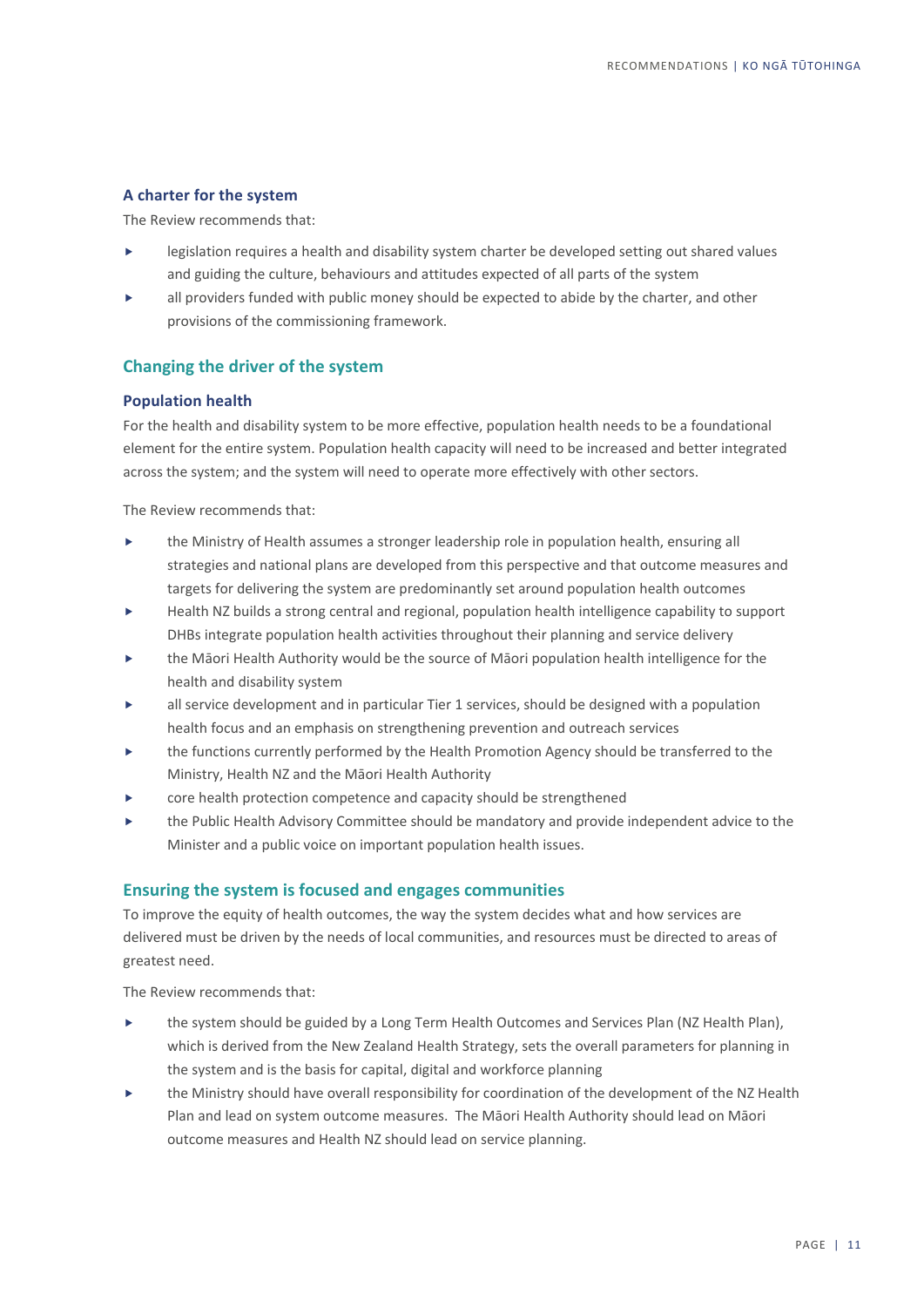- DHBs should be required to:
	- **–** develop five-year strategic plans which include locality plans, are based on detailed population needs analysis and are consistent with the NZ Health Plan and relevant regional plans
	- **–** ensure that comprehensive community engagement strategies are in place to continually refine the configuration of services within a district, and regularly report to the community on progress towards achieving the agreed outcomes
	- **–** build their capacity and capability to understand Māori perspectives and engage effectively with Māori.

### **Hauora Māori**

Te Tiriti relationship needs to be reflected throughout the health and disability system and improving the equity of health outcomes for Māori requires the system to embed mātauranga Māori. To ensure hauora Māori is prioritised in the system and that Māori are recognised as te Tiriti partners, structural, governance and legislative changes are proposed. Improving equity will also require that resources are directed to where they are needed most and that services are designed to suit the needs of whānau.

The Review recommends that:

- a Māori Health Authority (see above) is established with independence to advise the Minister and monitor system performance with respect to Māori health outcomes
- the provisions that relate to te Tiriti principles and equity in health legislation are updated
- DHB iwi partnership arrangements are strengthened and DHBs are required to specifically address improving equity of Māori health outcomes in their strategic and locality plans. All locality plans should provide for kaupapa Māori services
- population-based funding formulas should include ethnicity and deprivation factors to better reflect unmet needs, and Tier 1 services in particular should be focused on finding and addressing the unmet need in the community.

### **Creating a new networked approach to primary and community services (Tier 1)**

Applying a population health approach to developing the health and disability system and being committed to improving the equity of health outcomes requires a greater focus on improving the accessibility and effectiveness of Tier 1 services.

- $\blacktriangleright$  the provision of Tier 1 services should be planned on a locality basis, from a population health perspective with a focus on addressing identified need and achieving equitable outcomes
- the population-based funding available for tier 1 services should be better weighted according to need and relevant ethnicity weightings should be included.
- DHB funding for tier 1 services should be ringfenced to ensure it is not diverted to other services
- DHBs should be clearly accountable for ensuring appropriate services are available in all localities and for the achievement of health outcomes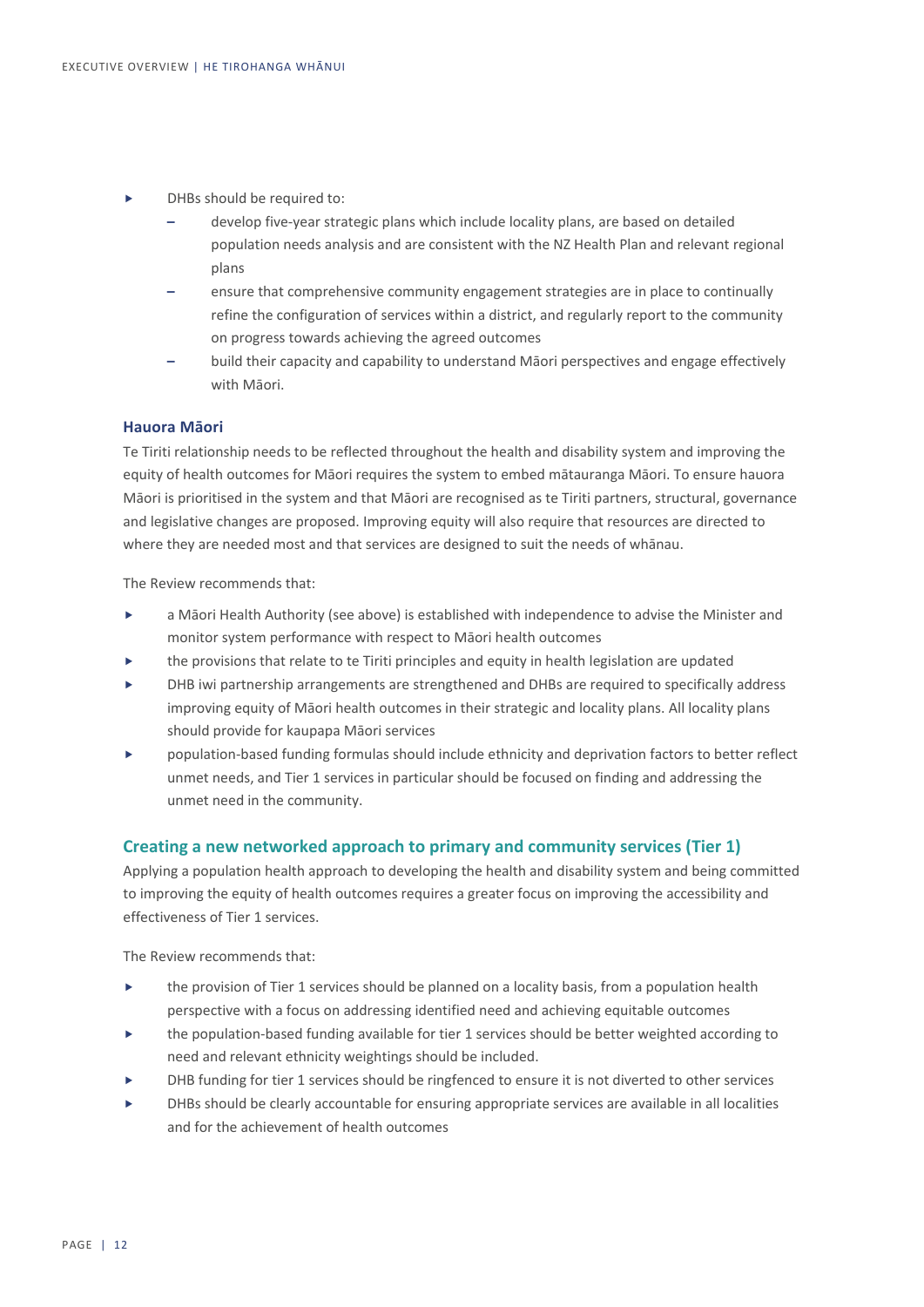- Tier 1 services should be organised as a connected network of service providers, including public, private, NGO and kaupapa Māori providers with joint accountability for achieving health outcomes
- it should no longer be mandatory for DHBs to contract primary health organisations (PHOs) for primary health care services. Similarly, alliance arrangements required by the PHO Services Agreement and the DHB Operating Policy Framework should no longer be mandatory
- there should be a wider range of services (from maternity, general practice and nursing services, through mental health and behavioural, medicines optimisation, home based support and outreach) managed as part of the locality network and there should be a requirement that patient information can, with their permission, be shared within the network
- priority should be given to incorporating the commissioning of Well Child / Tamariki Ora and maternity services into local networks, along with increasing home care services and expanding outreach.

# **Tier 2 operates cohesively across DHBs and integrates with Tier 1**

Efficient and effective hospital and specialist care needs to be available to all New Zealanders regardless of post code. Given the constraints of resources and expertise inherent in catering to a population of only 5 million people, the system will need to get better at delivering services in ways that best use all the skills of the workforce and new technologies as they become available.

- the NZ Health Plan should provide a system-wide view of Tier 2 services and identify national and highly specialised services and where they should be provided
- most Tier 2 services should continue to be delivered by every DHB, but more complex services should be led by agreed providers, consistent with the NZ Health Plan and should be funded through top slicing rather than via inter-district flows
- regional and district plans should encompass more detailed service planning for short, medium and long-term horizons
- rural services should be specifically planned for, recognising the unique challenges of geography and distance
- hospital and specialist services should operate as a cohesive Tier 2 network and also work in an integrated and collaborative way with Tier 1
- service development should be clinically led and use local and international evidence to more systematically inform investment and disinvestment decisions
- Tier 2 services should be delivered for extended hours to improve efficiency and consumer access, and clinical rosters should more routinely include virtual sessions as well as face-to-face appointments
- transport plans should be in place in each DHB to better support patient and whānau transfers where required. Air ambulance services should be nationally managed and road ambulance services should be managed to national standards
- Health NZ should have a clear mandate to improve coordination of quality initiatives with strong clinical engagement
- Health NZ should be accountable for embedding performance management initiatives throughout the system and addressing unwarranted variation in performance between DHBs.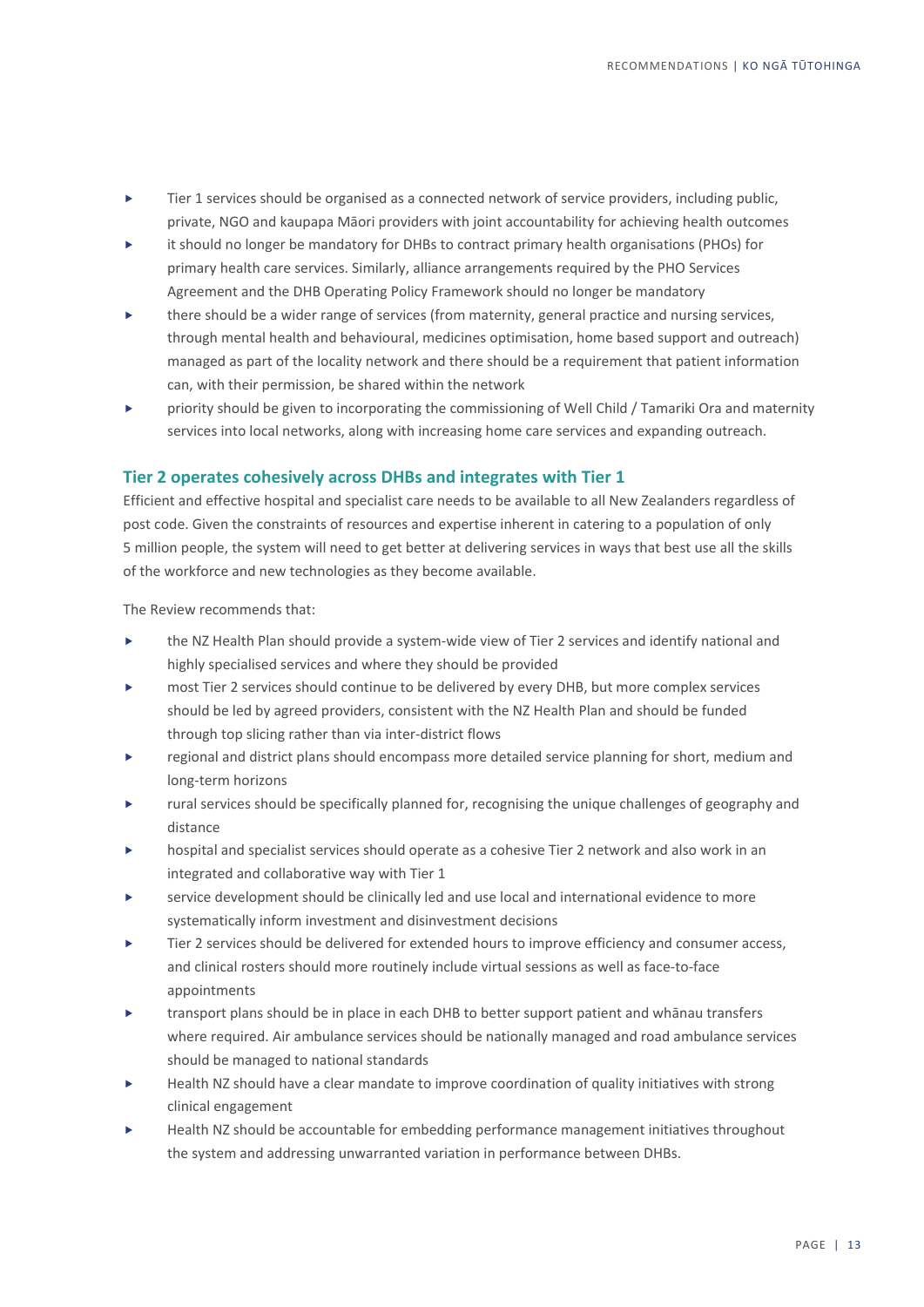## **Improving the wellbeing of disabled people**

Managing disability support should use the Enabling Good Lives principles so that an individual's disability does not define their life chances. As the population ages and the prevalence of neurological conditions increases, the proportion of the population living with some form of disability is likely to grow. The system must be more focused on ensuring a non-disabling approach to service delivery.

The Review recommends that:

- Health NZ and DHBs should engage with disabled people and their whānau as part of local and national planning and design processes using a range of inclusive practices
- funding for most disability support services should ultimately be devolved to DHBs. In the meantime, contract management should transfer to Health NZ
- the provision of highly specialised disability services should be identified in the NZ Health Plan and funded through top slicing like other significant tertiary services
- Health NZ should develop a consistent commissioning framework for disability support contracts. The framework should specify core components that need to be nationally consistent, while allowing DHBs the flexibility to contract for services that best meet their population's needs
- the disability support system should move away from relying on diagnosis for initiating eligibility for assistance, towards providing assistance to live well, according to an individual's need
- assessment and reassessment processes should be streamlined so that those who require more service coordination support receive this in a timely manner, the need for regular reassessment is reduced, and people gain more freedom to manage their own support.
- over time, needs assessment and service coordination services should be integrated into Tier 1 service networks.
- Tier 1 networks should be expected to identify people with disability support needs and ensure that services minimise adverse health consequences (eg, increased hospitalisations) associated with disability
- Health NZ should have overall accountability for ensuring that there is nationally consistent information and advice about impairments and disability-related supports and services available and readily accessible through a variety of channels
- Health NZ commissioning rules should encourage providers to use more salaried staff with the aim of building a better trained and more secure disability support services workforce.

### **Effectively managing system funding and improving operational effectiveness**

This report does not propose a specific funding level for the health and disability system. These funding levels will always be a policy decision for the Government to make. But the report does note that, while funding levels in the health and disability system is not the biggest factor that impacts on the equity of health outcomes or the sole cause of DHB deficits, the system is significantly underfunded and changes to both the level and how the system is funded is needed to support improved system performance.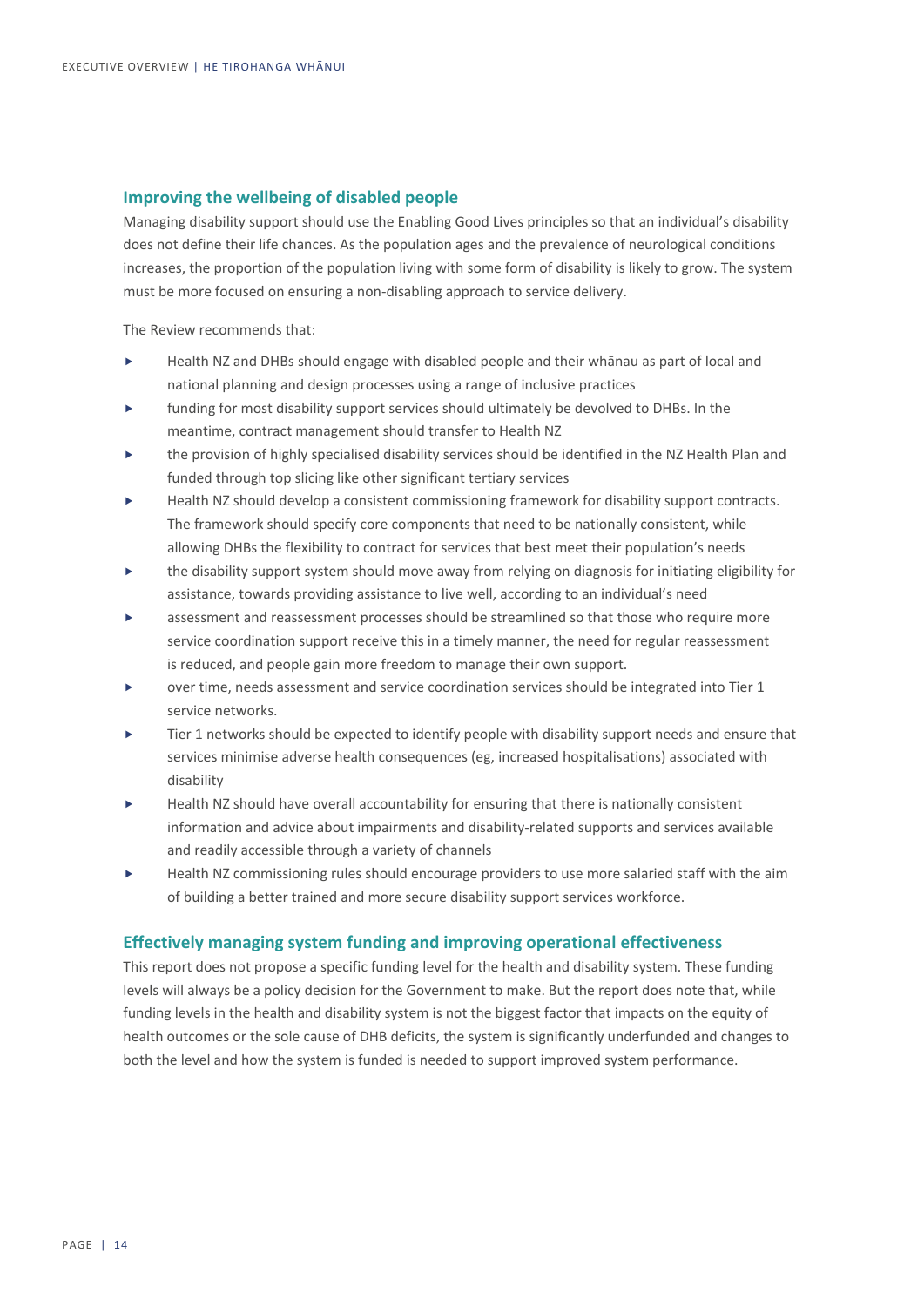The Review recommends that:

- legislation provides for a guaranteed annual adjustment to the Vote Health non departmental appropriation according to a formula that allows for changes in the size and make-up of the population to reflect changing needs and costs
- the number of separate appropriations be reduced to provide more flexibility and less administrative cost
- all elements of population-based funding formulas should include an ethnicity factor to better reflect unmet need particularly for Tier 1 services
- funding for Tier 1 services is ringfenced so that it is not diverted to other areas
- a dedicated performance support function is established within Health NZ to manage changes in system effectiveness and efficiency
- Health NZ should be made accountable for ensuring the system delivers financial balance
- Health NZ should manage the funding that is injected to 'rebalance' the system, to ensure that poorly performing DHBs are subject to closer supervision of their deficit reduction plans.

### **Ensuring the enablers are in place**

Any health and disability system needs strong infrastructure if it is to adapt to changing circumstances, produce effective health outcomes and ensure that it is financially and clinically sustainable.

#### **Workforce**

No health service can be delivered, no person cared for, no health outcome achieved without the input from a large group of workers whether they are kaiāwhina, surgeons, nurses, lab technicians, cleaners, managers or any of the other hundreds of workers employed throughout the health and disability system. The future system will not be successful unless the workforce is planned and managed more effectively than has been the case in the past.

- the Ministry, working with the Māori Health Authority and Health NZ, should lead the development and implementation of a sector-wide workforce strategy designed to deliver on the goals set out in the NZ Health Plan and should ensure that specific workforce strategies for Pacific peoples and disabled people are also developed
- the Māori Health Authority should lead the development and implementation of the Māori workforce strategy
- the Ministry should work with the Tertiary Education Commission (TEC), Health NZ, the new New Zealand Institute of Skills and Technology (NZIST) and other regulatory authorities and training establishments to ensure all relevant training is consistent with achieving the goals of the NZ Health Plan and accompanying strategies
- all parts of the system should cooperate to develop more learn-as-you-earn options and shorter cumulative training courses to encourage non-traditional participation and, particularly, to facilitate more participation from rural trainees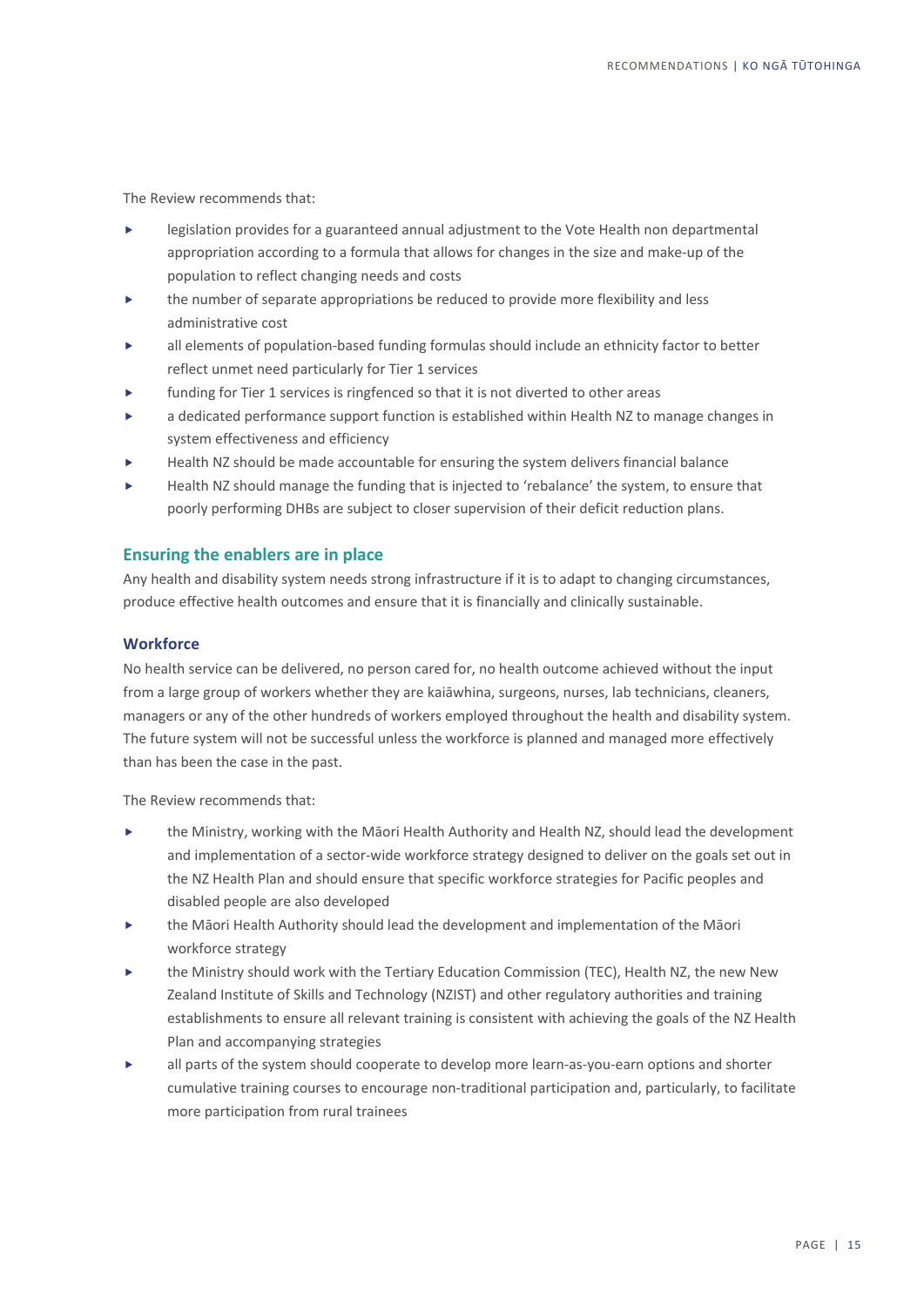- commissioning and contracting policies should be used to encourage more secure employment and, therefore, more opportunities for career development particularly for the workforces involved in home-based care and other outreach services
- Health NZ should manage strategic employment relations, drawing on better data and aligning with the workforce plan and the NZ Health Plan
- the tripartite accord should be reinvigorated and commit all parties to working constructively to achieve the long-term objectives of the system, fostering more effective dispute resolution and developing a clearer strategy on relative salary scales and employment terms and conditions
- all parts of the system should be encouraged to become disability confident, drawing disabled people into a variety of roles and supporting them to thrive.

### **Digital and data**

Achieving the future of the health and disability system proposed by the Review depends heavily on the effective use of data and digital technologies. Moving from an ecosystem of tens of thousands of systems that do not easily connect, to a system that routinely shares data and more effectively supports all those working in or using the system will require a staged approach.

- the Ministry should continue to be responsible for national data collections and the Health Information Standards Organisation
- Health NZ should focus on aspects of digital that are required to manage and support improved delivery and performance of the system, such as developing and implementing the digital plan and ensuring appropriate interoperability and cybersecurity management
- the Māori Health Authority should take a leadership role on Māori data sovereignty, Māori population health analysis and analytics, and ensure that the digital plan includes priorities that will help address equity issues for Māori
- priority should be given to developing data and interoperability standards that ensure data flows across the system and supports better clinical outcomes, empowered consumers and data-driven decision-making
- consumers should be able to control and access their own health data and information
- given the importance of Tier 1 services for improving equity, priority for digital investment should be given to initiatives that will accelerate interoperability between Tier 1 services. nHIP initiatives are one option for this
- digital systems in both Tier 1 and Tier 2 should support more delivery of virtual care and this should be prioritised to serve rural and other communities with access challenges
- procurement processes for service providers and suppliers of digital systems should be encouraged to adopt agreed digital and data standards. A digital procurement framework that aligns procurement processes with the scale and risk associated with the investment should be adopted and decision-making rights clarified throughout the system.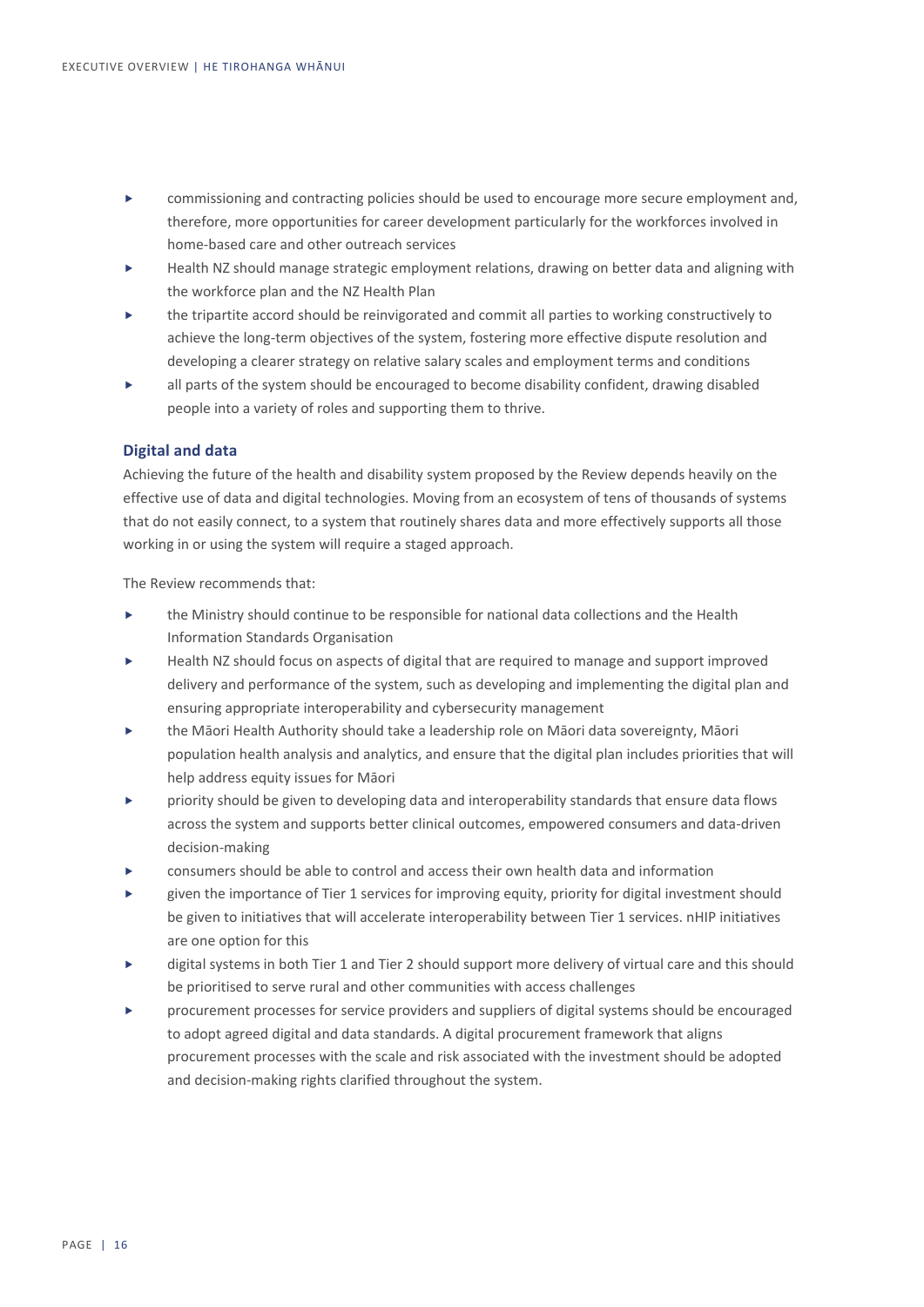### **Facilities and equipment**

Safe, fit-for-purpose facilities and equipment are essential for a well-functioning health and disability system. As noted in the report, 'the design and construction of the hospital buildings that the health system is currently undertaking, and planning for the next 10 years, will be the largest and most complicated vertical construction programme that New Zealand has ever undertaken'*,* yet the systems for planning, designing and constructing this programme is piecemeal at best.

There needs to be more transparent planning and better governance.

- Health NZ, through the Health Infrastructure Unit (HIU) should be responsible for developing a longterm investment plan for facilities, major equipment and digital technology derived from the NZ Health Plan
- Health NZ should regularly develop a prioritised nationally significant investment pipeline so that unless a project has been prioritised, a business case is not be developed
- each DHB should have a longer-term rolling capital plan based on a prioritised, robust pipeline that will deliver the medium-term and longer-term service requirements in their area
- the HIU should develop central expertise to provide investment management leadership to support and speed up business case development and standardise the way capital projects are designed and delivered
- the Capital Investment Committee should continue to provide independent advice, both to Health NZ with respect to prioritisation and to Ministers with respect to business case approval
- programme and project governance should be streamlined and standardised to ensure expertise is used strategically and project and programme governance is strengthened
- the National Asset Management Plan should be developed and regularly refreshed so it can form a basis for ongoing capital planning
- there should be further work on refining the capital charge and depreciation funding regime for Health NZ and DHBs to ensure that a significant rebuild or new development in one DHB is properly accounted for in the system, but does not starve the DHB of capital for business-as-usual capital replacement
- more financial and governance expertise on DHB boards, together with system and district accountability, should ensure better long-term asset management decision-making. More explicit asset performance standards and a strong central monitoring function from the HIU will be needed to reinforce this.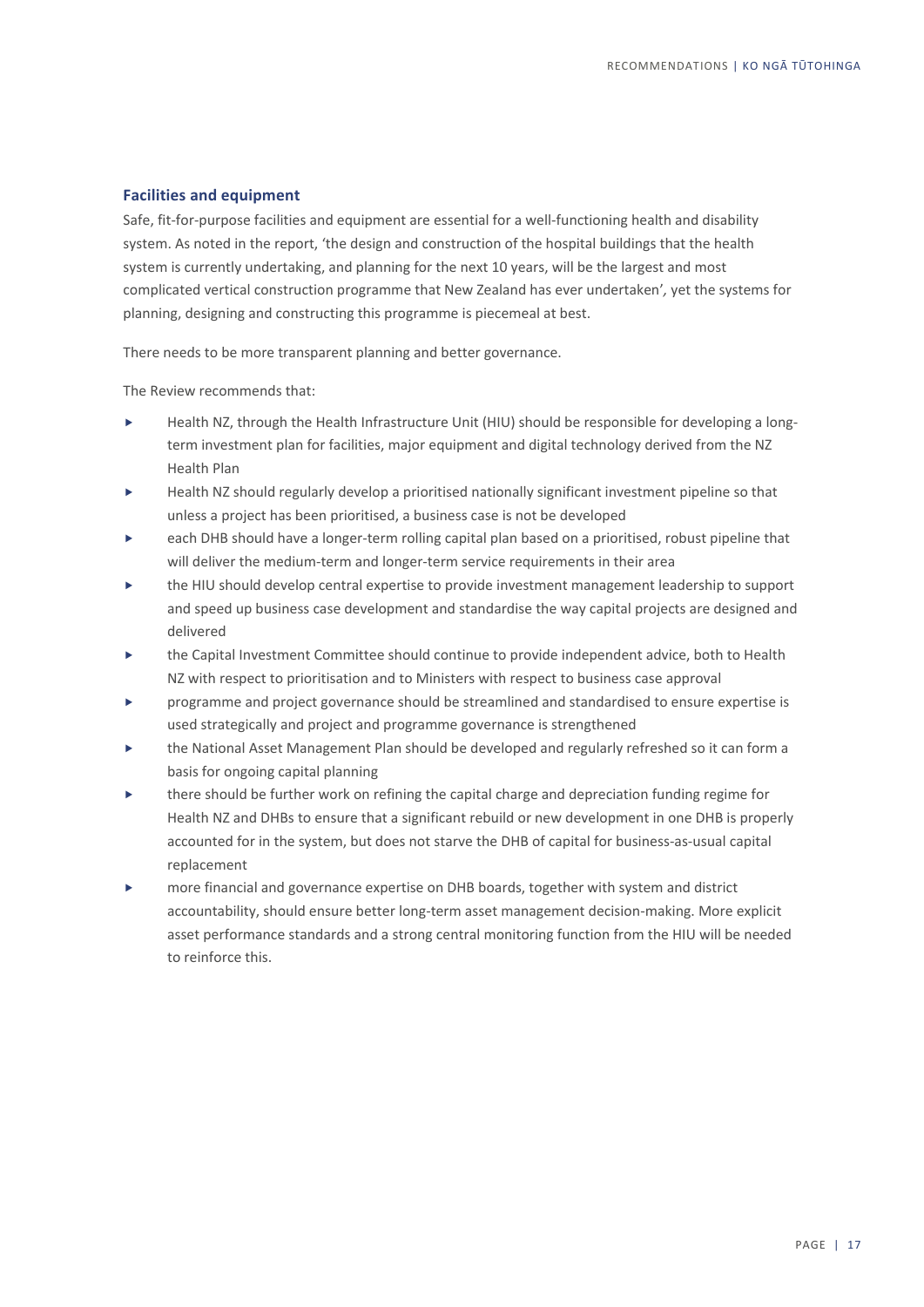# Building the future / Te waihanga i te āpōpō

# **Hauora Māori**

**Improving equity and wellbeing for Māori requires immediate improvements in the way the system delivers for Māori, a growth in the range and distribution of kaupapa Māori services, enhancements to rangatiratanga and mana motuhake.** 

**All recommendations proposed by the review are designed to improve the effectiveness and the equity of outcomes for Māori, but this chapter has focused on the particular structural and cultural shifts necessary.**

### **The Review proposes the following changes**

#### **Te whakauru i te Tiriti o Waitangi ki te pūnaha / Incorporating Treaty of Waitangi into the system**

- Te Tiriti o Waitangi sections in health legislation should be updated to ensure they reflect recent interpretations of te Tiriti principles.
- An independent Māori Health Authority should be established, as kaiarataki for hauora Māori, reporting directly to the Minister with the following functions:
	- advising the Minister on all aspects of Māori health policy
	- partnering with all other parts of the system to ensure mātauranga Māori and other Māori health issues are appropriately incorporated into all aspects of the system
	- monitoring and reporting to the Minister on the performance of the health and disability system with respect to Māori health outcomes and equity
	- investing in kaupapa Māori health services and providers
	- developing and leading the implementation of the Māori health workforce strategy
	- developing or supporting innovative Māori-specific population health initiatives.
- Reflecting the Te Tiriti partnership in the system through 50:50 Māori–Crown representation on the Health NZ board and ensuring DHBs and other boards also reflect the te Tiriti partnership.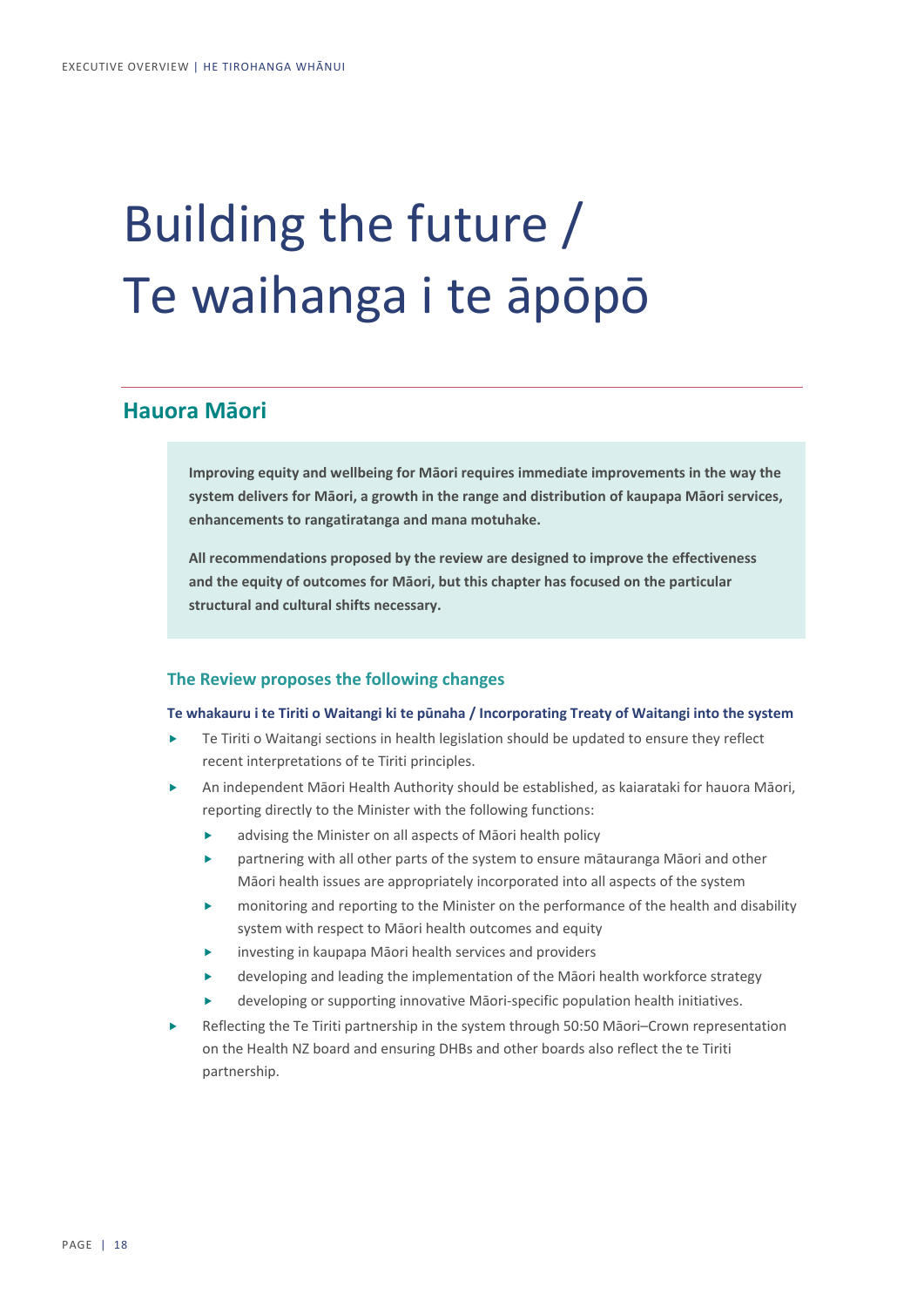# **Te whakararau i te mātauranga Māori ki te pūnaha / Embedding Māori knowledge systems in the system**

- The Māori Health Authority should develop and implement policy on mātauranga Māori.
- Mātauranga Māori should be embedded into all health and disability services. Additional investment should be made in kaupapa Māori health services and providers, and DHBs should be required to ensure kaupapa Māori services are provided for in all locality planning.

### **Te whakawhanake i te ohumahi hauora / Developing the Māori health workforce**

- The Māori Health Authority should work with Health NZ to ensure that the whole workforce, organisations and services deliver culturally safe, competent and effective services to Māori.
- Equity clauses in health legislation should be updated.
- **Fig. 4** The Māori Health Authority should:
	- work with other parts of the system to ensure the programme to combat institutional racism is delivered effectively
	- develop the Māori health workforce by ensuring it has a detailed Māori health workforce plan and invests in its implementation
	- develop Māori health provider development strategies to ensure there is an appropriate Māori workforce and the range of services to meet the health and disability needs of Māori whānau and communities
	- ensure funding provided for increasing innovation of Māori providers, supports the development of more specific population health initiatives for Māori
	- review the terms of reference of the Māori Provider Development Scheme, the National Māori Workforce Development Fund and Te Ao Auahatanga Māori Health Innovation Fund, and update both the scope and the size of these funds.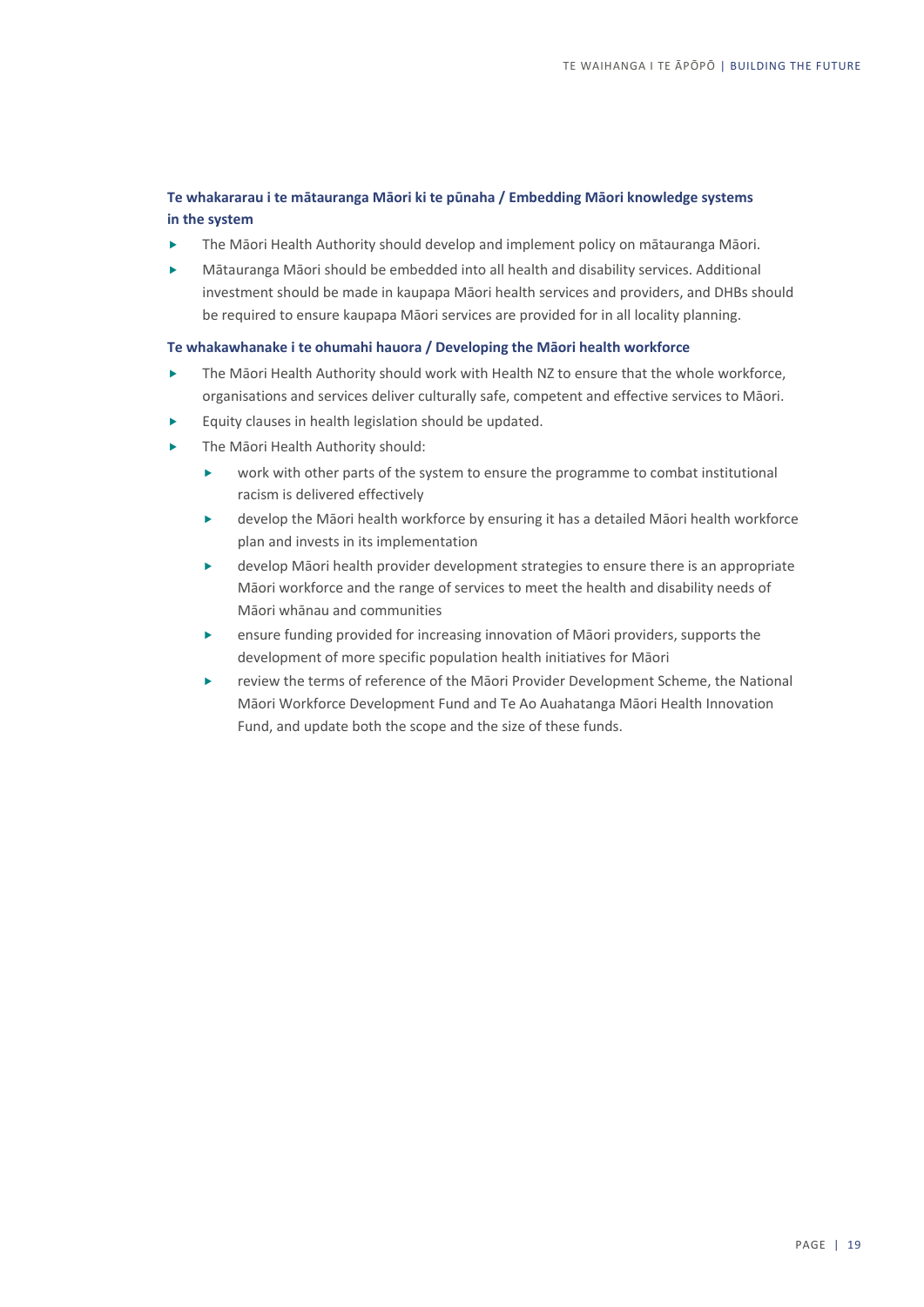# **Governance and Funding**

**The New Zealand health and disability system can and should be simplified. Changing a system's structure can be very costly and disruptive, divert attention from delivering care and can impede innovation. Therefore, whilst significant change is recommended, wherever possible, the Review's recommendations focus on making the system's current arrangements work better.** 

## **The Review proposes the following changes**

#### **System-level stewardship and leadership is strengthened**

- The Ministry of Health should be the chief steward and chief advisor to the Government on health and disability strategy and policy.
- A Māori Health Authority should be established to lead strategic policy with respect to Māori health, to act as kaiarataki for hauora Māori and to ensure the system is committed to achieving equity of outcomes for Māori.
- A new crown entity, Health NZ, should be established to lead delivery of health and disability services across the country. A Charter for Health NZ would be developed that sets out shared values and aims to guide the health workforce culture and behaviours.
- Health NZ should be governed by a board of eight members and a Chair, with 50:50 Crown-Māori representation, with board membership drawn from DHB board members in each of the regions.
- Leadership should be built at all levels of the system, and deliberate actions taken to shape the system culture and capabilities, and provide leaders with the accountabilities, information and tools to lead.

#### **District health boards are refocused and accountable**

- DHBs should be accountable for both improving the health outcomes and equity among their local populations and contributing to the system's effectiveness.
- All DHBs should be required to operate as a cohesive system subject to Health NZ leadership. Health NZ would oversee a reduction in DHBs from 20 to between eight and 12, and DHB regions to no more than three.
- All DHB Board members should be appointed by the Minister of Health against a transparent set of competencies, including financial and governance experience, tikanga Māori and specific health sector knowledge. The composition of Boards should reflect te Tiriti/the Treaty partnership. DHB Board members should have on-going training and professional development in the capabilities they require to govern effectively.
- DHBs would be expected to engage effectively with Māori, and build their services capacity and capability to engage with, and understand the perspectives of Māori.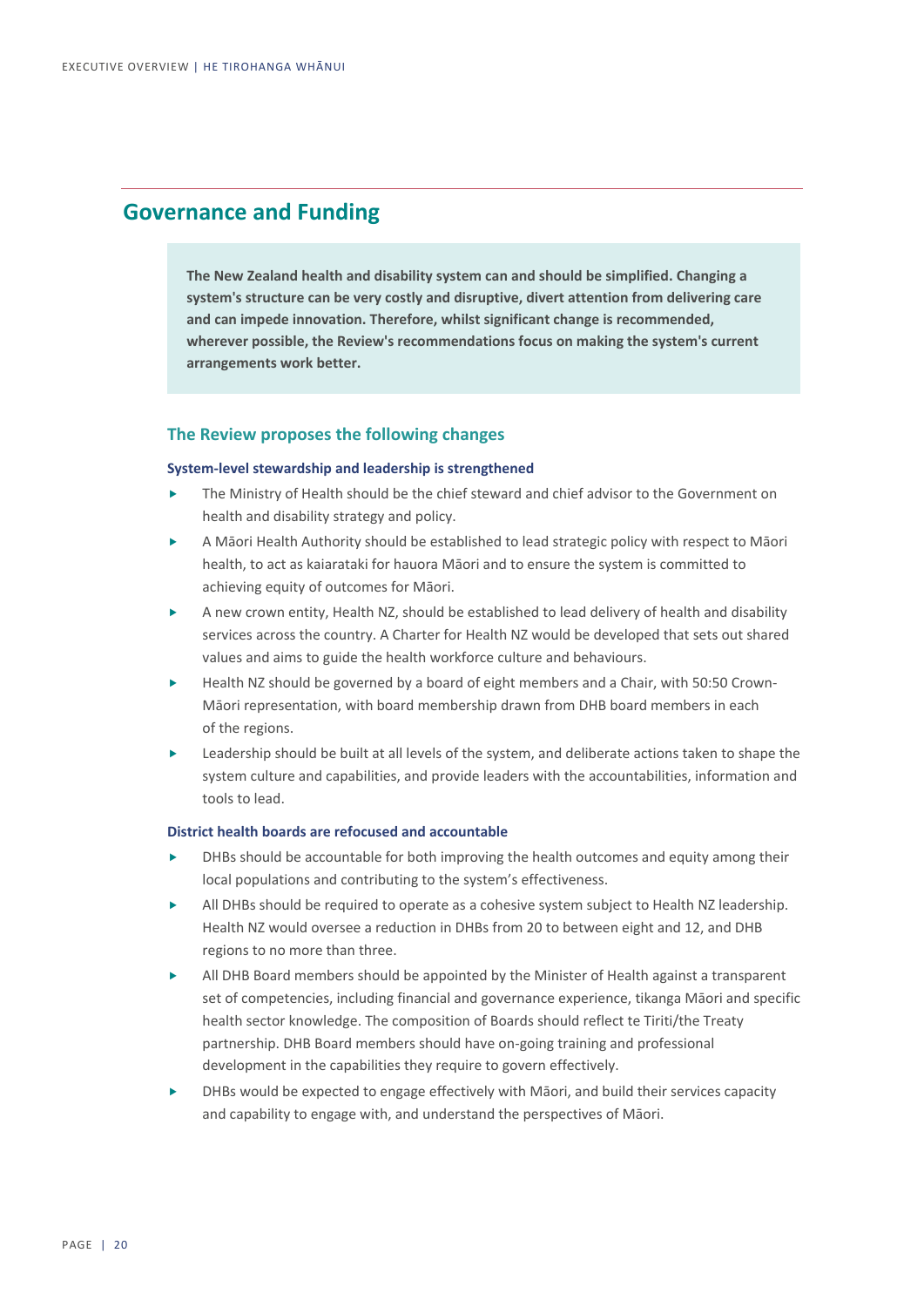#### **Consumers, whānau and communities are engaged**

 Local communities, iwi partners, consumers and whānau, clinical experts and other stakeholders should have meaningful opportunities to influence planning, and be engaged throughout the life of strategic plans to understand priorities, implications for services and outcomes achieved.

#### **Integrated planning connects the system**

- The New Zealand Health Strategy should set the overall parameters for all planning in the health and disability system.
- A New Zealand Health Outcomes and Services Plan (the NZ Health Plan) should be developed to guide the long-term strategic direction for the system, outcomes to be achieved, and how different parts of the system would work together. The Ministry should have overall responsibility for coordination of the Plan, and lead on system outcome measures. The Māori Health Authority should lead on Māori outcome measures. Health NZ should lead on services planning.
- Each DHB would develop a District Strategic Plan based on the population health needs of its district, include locality arrangements for Tier 1 services, and be guided by the direction and outcomes for the NZ Health Plan. DHBs would also collaborate regionally, and develop regional strategic plans that take a collective view of priorities.

#### **Funding arrangements drive an efficient and effective system**

- The predictability of funding for baseline services is maintained through legislation establishing minimum annual increases, determined by a formula reflecting increasing population, needs and costs. Vote Health appropriations should be simplified to support a single integrated system through having a single appropriation for Health NZ and DHBs.
- The transparency of financial reporting should be improved by requiring regular reporting on revenue and expenditure by DHB, population groups and services.
- The stability of individual DHB annual revenue should be improved by smoothing population revision impacts and changes to ways IDFs are managed.
- New initiatives funding should routinely be for a specified term.
- A dedicated performance support function should be established within Health NZ to drive changes in system effectiveness and efficiency.
- Investment aimed at rebalancing the system should be managed through Health NZ to ensure DHBs with unsatisfactory performance, have their access to additional funding more closely supervised.
- The population-based funding formula should be improved to better reflect needs. This would require an investment in improved information across all health care settings as an input to an improved formula.
- Funding for Tier 1 services should be ring-fenced so that it cannot be diverted to other areas.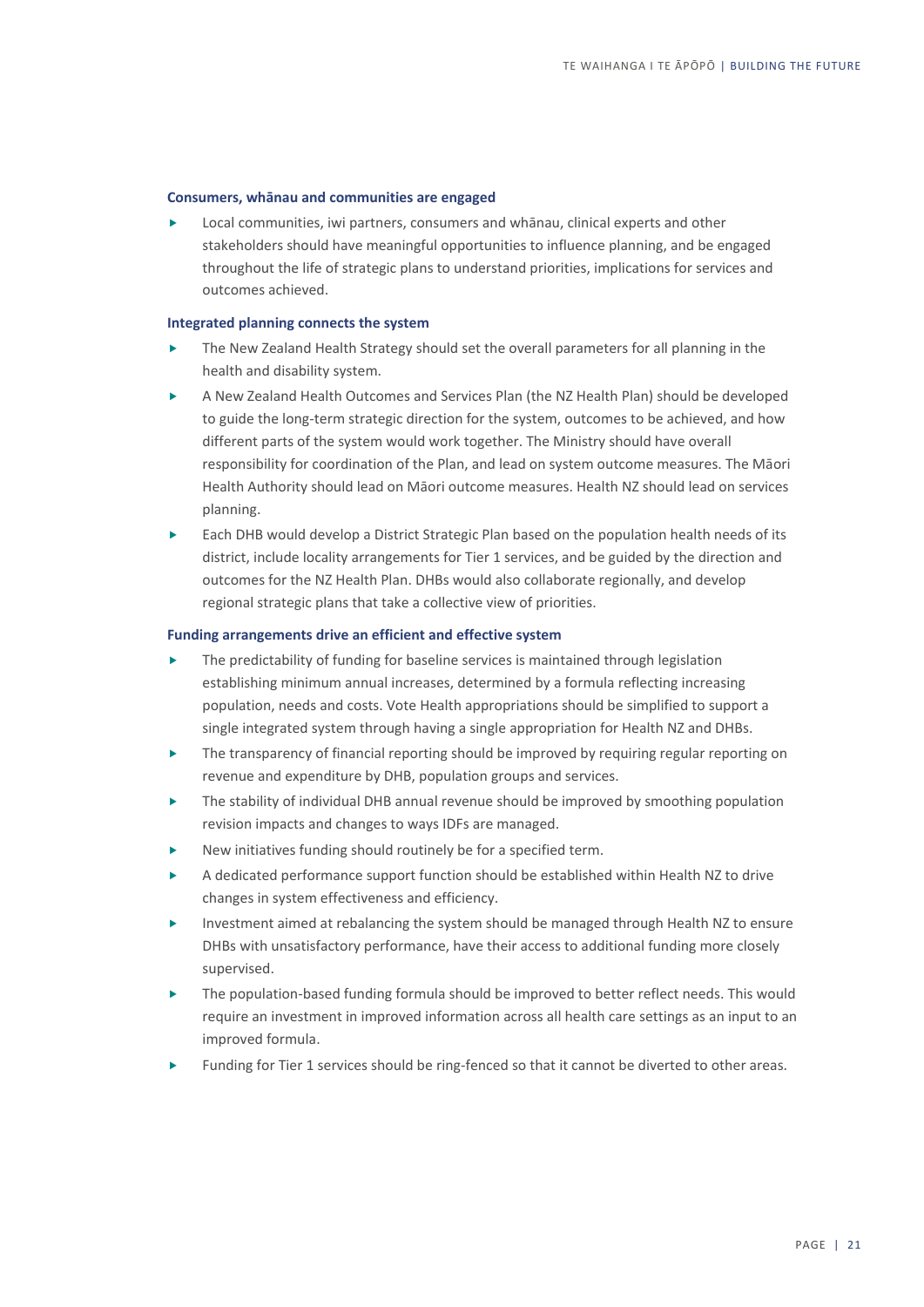# **Population Health**

**Improving population health must become the driver of all planning within the system. A proactive approach to promoting and protecting health is required, with an explicit focus on equity.**

**Core health protection competence and capacity within the system needs to be strengthened to ensure the system has sufficient resilience to cope with the increasing frequency of incidents that threaten population health.**

## **The Review proposes the following changes**

#### **Population health drives the system**

- Population health would drive all strategies and outcome measures and targets are predominantly population rather than treatment based.
- The Ministry should have a strengthened leadership role and capacity for population health.
- The Ministry should increase work with other government agencies on policy that impacts the social and commercial determinants of health
- The Māori Health Authority should have population health expertise to focus on improving the health and wellbeing of Māori. It would be the key source of Māori population health intelligence for the system. The Māori Health Authority should be proactive in reporting on Māori health and disability issues and providing advice on Māori population health priorities.
- Health NZ should build a strong population health intelligence function to support population health being embedded into service planning, delivery and performance.
- The functions currently performed by the Health Promotion Agency should be transferred to the Ministry, Health NZ and the Māori Health Authority.
- DHBs should provide greater focus on population health through allocating resources, strategic and locality planning, service delivery and population health management functions.
- The funding for population health would be devolved to DHBs rather than being managed through a central appropriation and separate contracts.

#### **The system is prepared and resilient**

- Core health protection competence and capacity will need to be strengthened as will connections between the Ministry and other agencies with responsibilities for public health functions.
- The system's emergency preparedness needs to be better connected, use data and be capable of rapid deployment. The system needs to have sufficient resilience to cope with the increasing frequency of emergencies and outbreaks.

#### **There is an authoritative voice on population health**

- The Director of Public Health and medical officers of health should have the authority and independence to advise the Minister and DHB boards directly about urgent or significant population health matters.
- A Public Health Advisory Committee should be mandatory. It should provide independent advice to the Minister and be a public voice on important population health issues.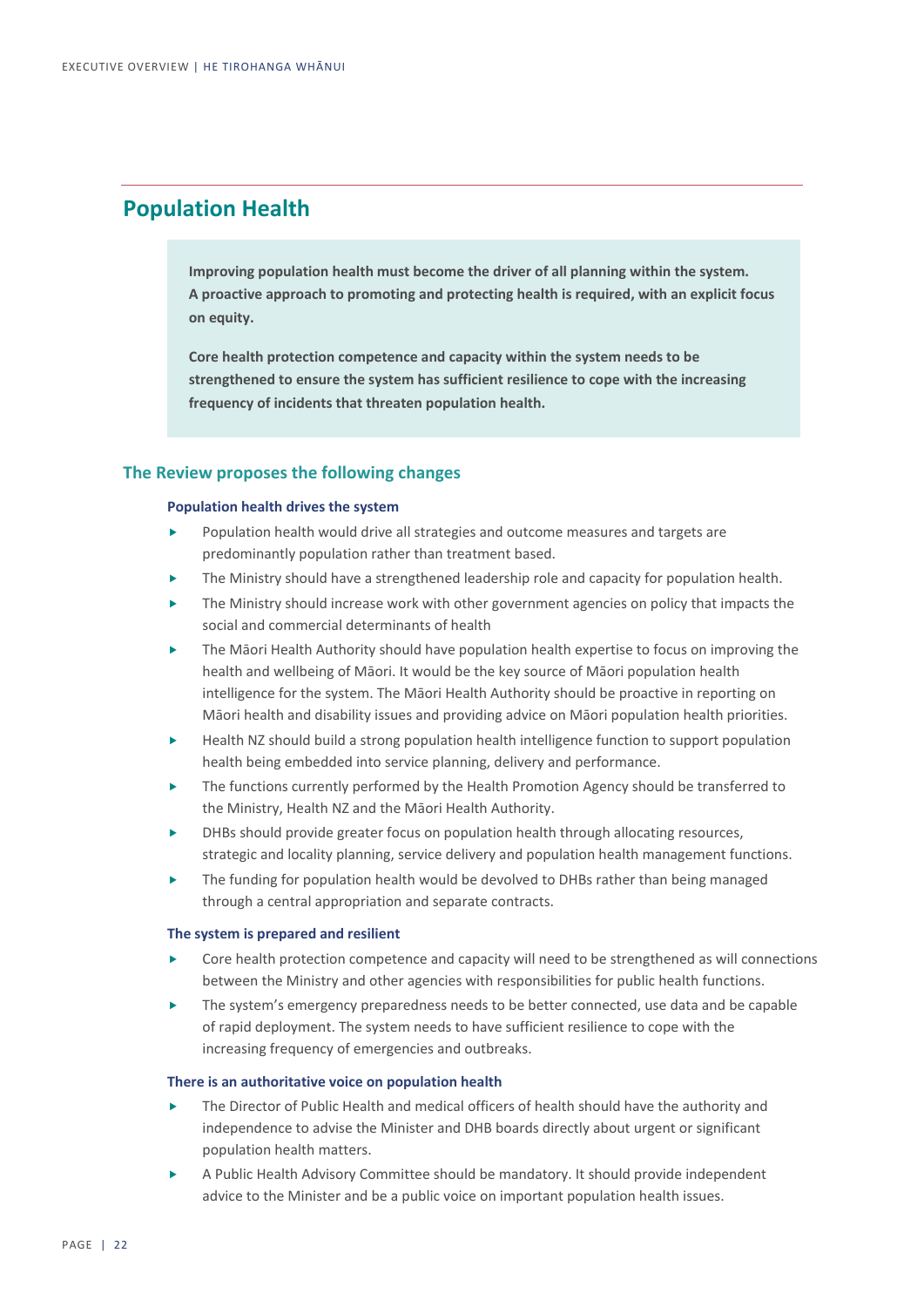# **Tier 1**

**To make a difference, particularly for individuals and communities who are currently missing out, Tier 1 needs to become more useful to consumers and their whānau, simple to access and easy to navigate. Services need to be commissioned in a way that enables them to be designed for the wellbeing of the people they serve.**

### **The Review proposes the following changes**

#### **DHBs have the resources and authority for Tier 1**

- DHBs should be fully accountable for planning and organising Tier 1 services on a locality basis for their population.
- Where a rohe is a defined locality, the plan could be the shared responsibility of the DHB and rūnanga.

#### **Tier 1 services are connected as a network and jointly accountable for outcomes**

- Tier 1 services receiving public funds should be connected as local networks, managed by the DHB. Services within the network should be jointly accountable to the DHB for health and wellbeing outcomes of the locality's population.
- A mix of service types and business models should be a part of the network, with NGOs and kaupapa Māori services playing a vital role.
- Contracts for Tier 1 services should, over time, have common requirements that facilitate working in a connected way. These include digital connectivity and data provision for measuring performance and outcomes.
- The default timeframe for contracts should be longer-term to provide greater financial certainty and stability for service providers, encourage investment and a sense of shared ownership of the network and the population served.

#### **Tier 1 services reflect local populations and needs**

- $\blacktriangleright$  Each network should be made up of a mix of publicly funded Tier 1 services that address local needs and include guaranteed services with a strong focus on prevention and wellbeing. This should include outreach services, behavioural support, population health services, care coordination, home-based support and medicines optimisation.
- DHBs should be responsible for ensuring the mix of services is accessible to the population. This would include more services being delivered at home, marae, or schools, at times and locations that reflect the community's needs, and with transport options that ensure reasonable access.
- If accessibility and availability of services cannot be achieved by existing providers, DHBs should bring in new providers or provide them directly.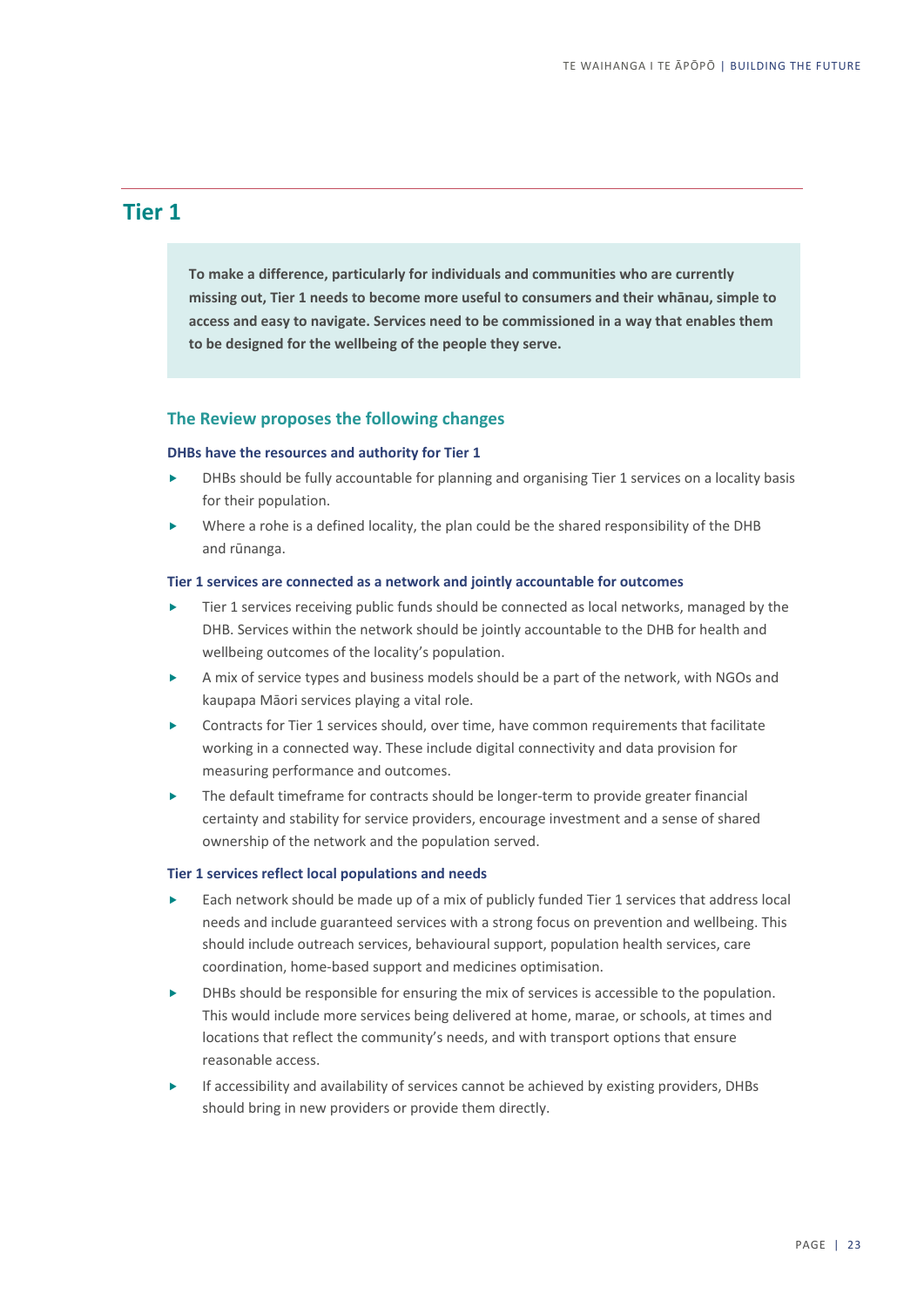# **A commitment to culturally safe services, including options for Māori whānau to access kaupapa Māori services**

- DHBs should engage with Māori in locality planning to ensure that tangata and whānau needs are considered and prioritised in models of care.
- DHBs should include provision for kaupapa Māori services in locality planning.
- DHBs should ensure mātauranga Māori is embedded in all services with the Māori Health Authority providing support and guidance.

#### **A locality approach drives commissioning of Tier 1 services**

- DHBs should have the flexibility to commission Tier 1 service delivery models that reflect their population's aspirations and needs.
- There should be no requirement to contract primary care through the national PHO services agreement. Similarly, Well Child / Tamariki Ora and maternity services should be planned and organised at the DHB level.
- Health NZ should develop detailed commissioning guidance for a range of Tier 1 services, including a range of contracting options for general practice.
- Health NZ should have responsibility to ensure consistency in commissioning and contracting protocols.

#### **Equity and prevention is the priority for future funding**

- Tier 1 investment should prioritise prevention and addressing inequities by initially expanding service coverage in areas of highest need.
- The first priority should be preventive services and services that ensure children, Māori and Pacific peoples achieve optimal outcomes. Investing in a wider range of mental health services must also continue to increase
- Priority should also be given to introducing medicines optimisation services (eg, for people living with chronic conditions) and new models of care for frail older people and older people with complex health needs.

### **Equity and ringfenced funding for Tier 1**

- Tier 1 funding should be ringfenced, at least in the medium term, to ensure funding is not diverted to other services.
- Each locality should have an indicative budget based on the age, ethnicity, and socioeconomic deprivation of its population, which is transparent to the public. This would ensure services address local needs.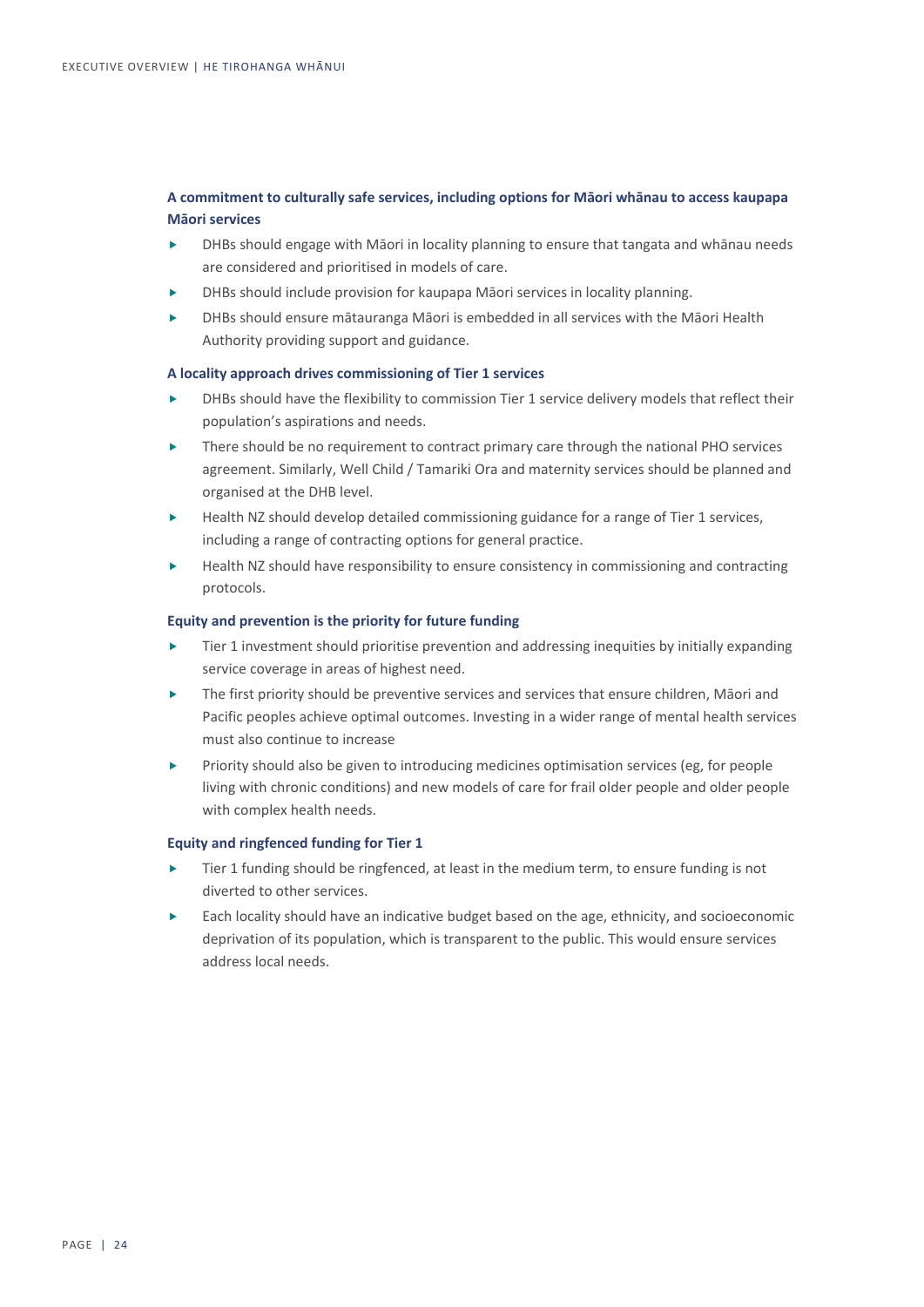# **Disability**

**Better health, inclusion, and participation of disabled people must be a priority for action across the whole health and disability system. Increasing numbers of people are living with impairments, and more disabilities are being recognised. The system needs to be able to respond to disability becoming more of a norm and must be focused on a nondisabling approach to service design and delivery.**

## **The Review proposes the following changes**

#### **Strong focus on improving equity and health outcomes for disabled people**

- Health NZ and DHBs should engage with disabled people including tāngata whaikaha and their whānau as part of the planning and design processes, nationally and locally using a range of inclusive practices.
- The disability support system should move away from relying on diagnosis for initiating eligibility for assistance, towards providing assistance to live well, according to an individual's need

#### **Better data collection, analytics and meaningful engagement of disabled people**

 Increased capability and use of data analytics to ensure better disability data collection and sharing that would underpin planning and services delivery.

#### **Improved information, advice and early intervention**

- Health NZ should have overall accountability for ensuring that nationally consistent information and advice about disabilities, and disability-related supports and services is available and accessible through different channels; this should be linked into the Tier 1 networks.
- Well Child / Tamariki Ora or other health checks could be extended to support early diagnosis and early intervention with improved information sharing and care planning across the health and disability system.

#### **Accessing disability support services is an easy process for disabled people and whānau**

- Health NZ should ensure there is a consistent needs assessment framework in place and used across the country.
- Assessment and reassessment processes should be streamlined so that those who require more service coordination support receive this in a timely manner, the need for regular reassessment is reduced, and people gain more freedom to manage their own support.
- Service coordination support should work more closely with other agencies to ensure disabled people receive more joined-up services.
- Over time, needs assessment and service coordination services should be integrated into Tier 1 service networks.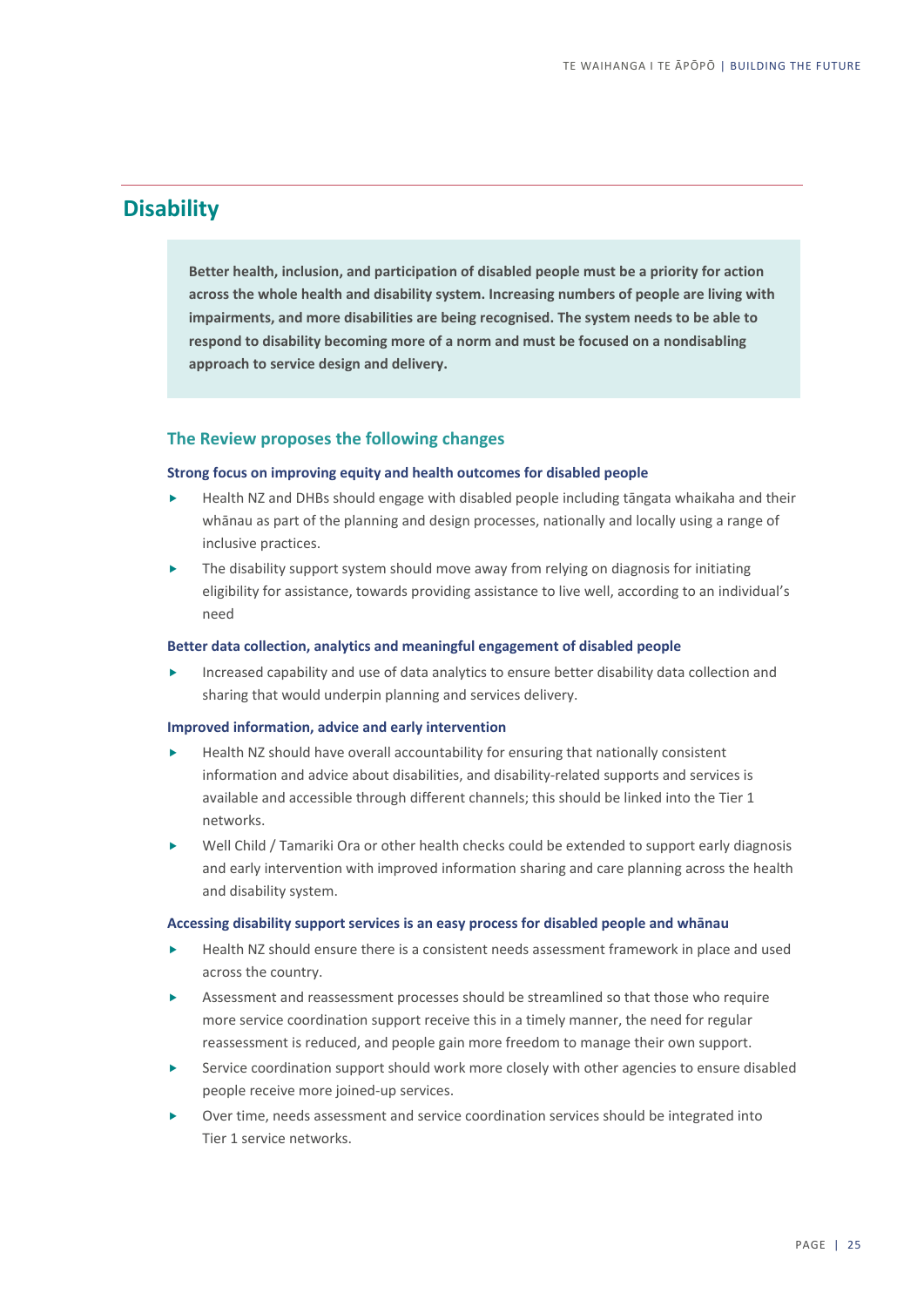#### **Disability support commissioning and funding transitions to Health NZ and DHBs**

- Health NZ should develop a consistent commissioning framework for disability support contracts that aligns with the Tier 1 framework and supports the integration of purchasing of these services. The framework should specify core components that should be nationally consistent, while allowing DHBs the flexibility to contract for services that best meet their population's needs.
- Funding for disability support services should, over time, be devolved to DHBs so that it can be managed with Tier 1 services.
- ► Health NZ commissioning rules should aim at building a better trained and more secure disability support services workforce.
- $\blacktriangleright$  Health NZ commissioning rules should specify that the majority of services should be supplied by workforces on a secured salary basis and that salary rates should be consistent.

### **The system is a leading employer of disabled people**

 Health NZ should lead a programme of work to engage and support the system to become a leading employer of disabled people in New Zealand.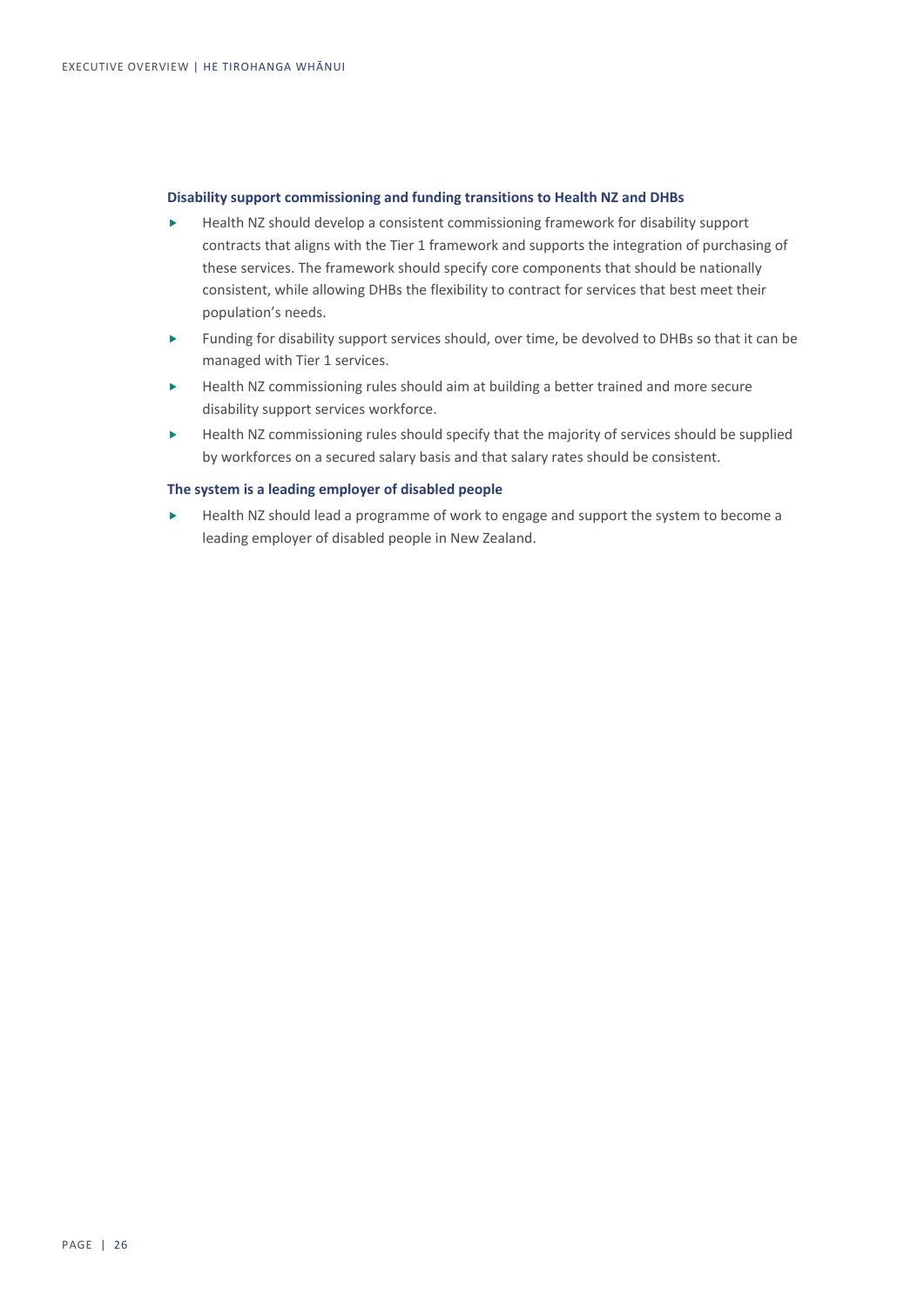# **Tier 2**

**While changes to models of care should support more care being delivered in the community, hospitals will always be needed to treat complex conditions and acutely unwell patients. It is expected that for the foreseeable future, growth in demand will continue to outstrip population growth.** 

**Tier 2 must be organised as a cohesive network of providers, with streamlined planning design and funding arrangements.**

#### **The Review proposes the following changes**

# **Hospitals and specialist services operate within a national plan, and have clear regional and local plans**

- The NZ Health Plan should provide a system-wide view of Tier 2 services and identify national and specialist services, where these would be provided and how equitable access would be ensured for all New Zealanders.
- Regional and district strategic plans would provide more detailed service plans for shortmedium- and long-term timeframes.
- Health NZ should fund most secondary Tier 2 services using a population-based funding formula. Where there is agreement that services would be provided nationally funding should be via a top slice negotiated on a three- to five- year basis.
- Where a region agrees that a lead DHB would provide services for other DHBs, this may be funded via a regional top slice.
- The IDF process should be streamlined so that service changes are incorporated more quickly and there is greater transparency of IDF flows.

#### **Hospitals and specialist services operate as a cohesive network**

- Hospital and specialist services should be delivered through a network that works closely with Tier 1. Boundaries between DHBs and care settings should become less distinct.
- The majority of Tier 2 services should continue to be delivered in each DHB, but complex services should be led by agreed providers consistent with the national services plan or regional agreements.
- Rural services planning should recognise the unique challenges of geography and distance. Service delivery should be integrated (and may be delivered from the same facility) with Tier 1 services and be routinely supported by using telemedicine and telemetry links with Tier 2 service providers.
- Service development should be clinically led and use local and international evidence to systematically determine investment and disinvestment decisions.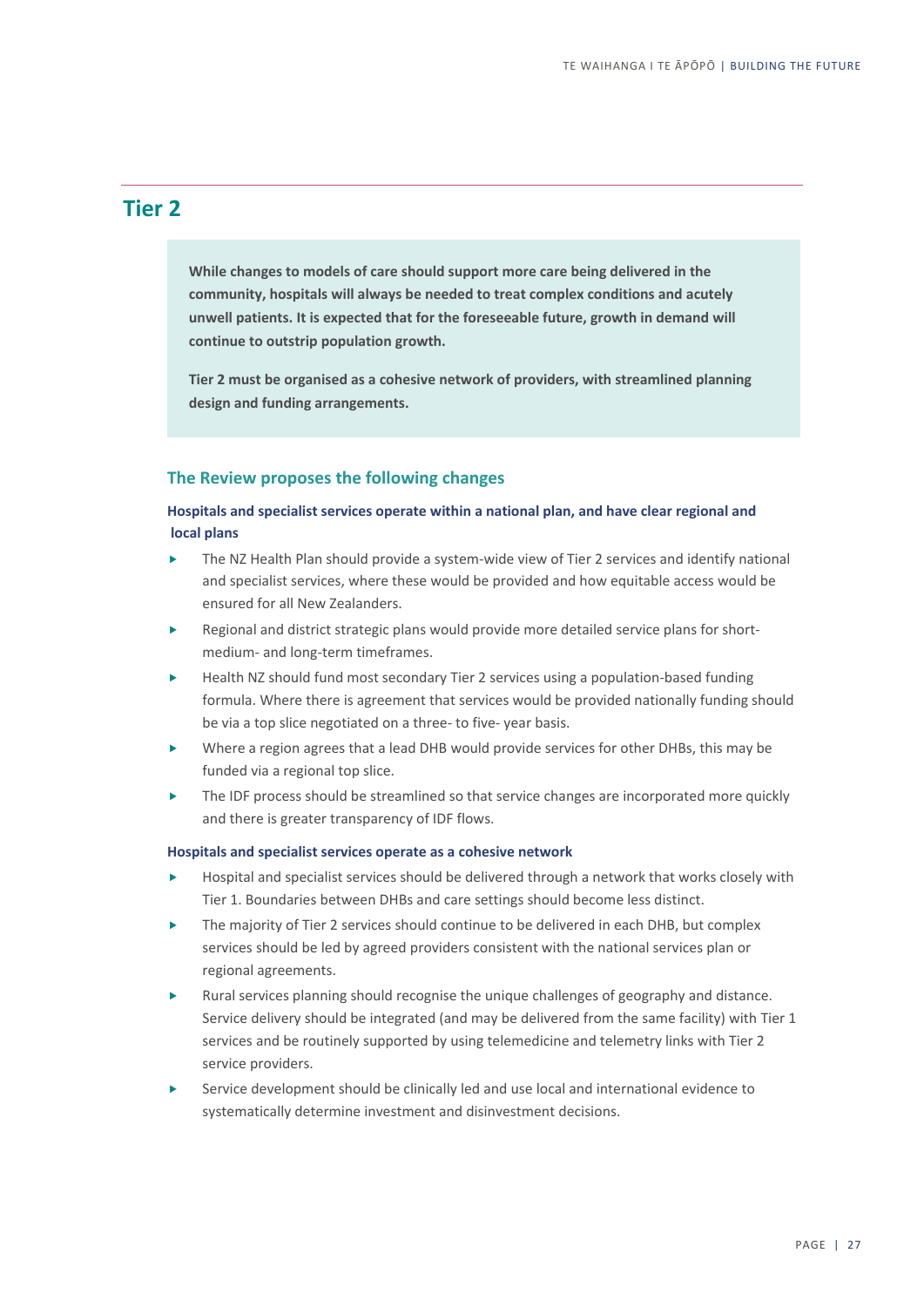- Enhanced integration and seamless transfers of care should underpin service design. Technology should support enhanced access to specialist advice, and admission and discharge planning should routinely involve a care management focus from both Tier 1 and Tier 2 perspectives.
- Tier 2 services should be delivered for extended hours to improve efficiency and consumer access and clinical rosters should routinely include virtual sessions as well as face-to-face sessions.
- DHBs should have transport plans to better support patient and whānau transfers where required. Air ambulance services should be nationally managed and road ambulance services should be managed to consistent national standards.

# **Effective performance management systems are focused around high-quality, cost-effective service delivery**

- Health NZ should work collaboratively with the sector to address unwarranted variation and drive sustained, better-quality care and better value for money.
- ▶ The Health Quality & Safety Commission should continue to monitor and improve the quality and safety of health and disability support services; and help providers across the health and disability system to improve the quality and safety of health and disability support services.
- Health NZ should enforce the open and collaborative sharing of hospital cost and performance data and improve the quality of reporting and analysis.
- DHBs should have robust systems in place to routinely provide data specified in the OPF that can be consolidated into a meaningful national view, and provide additional information when required.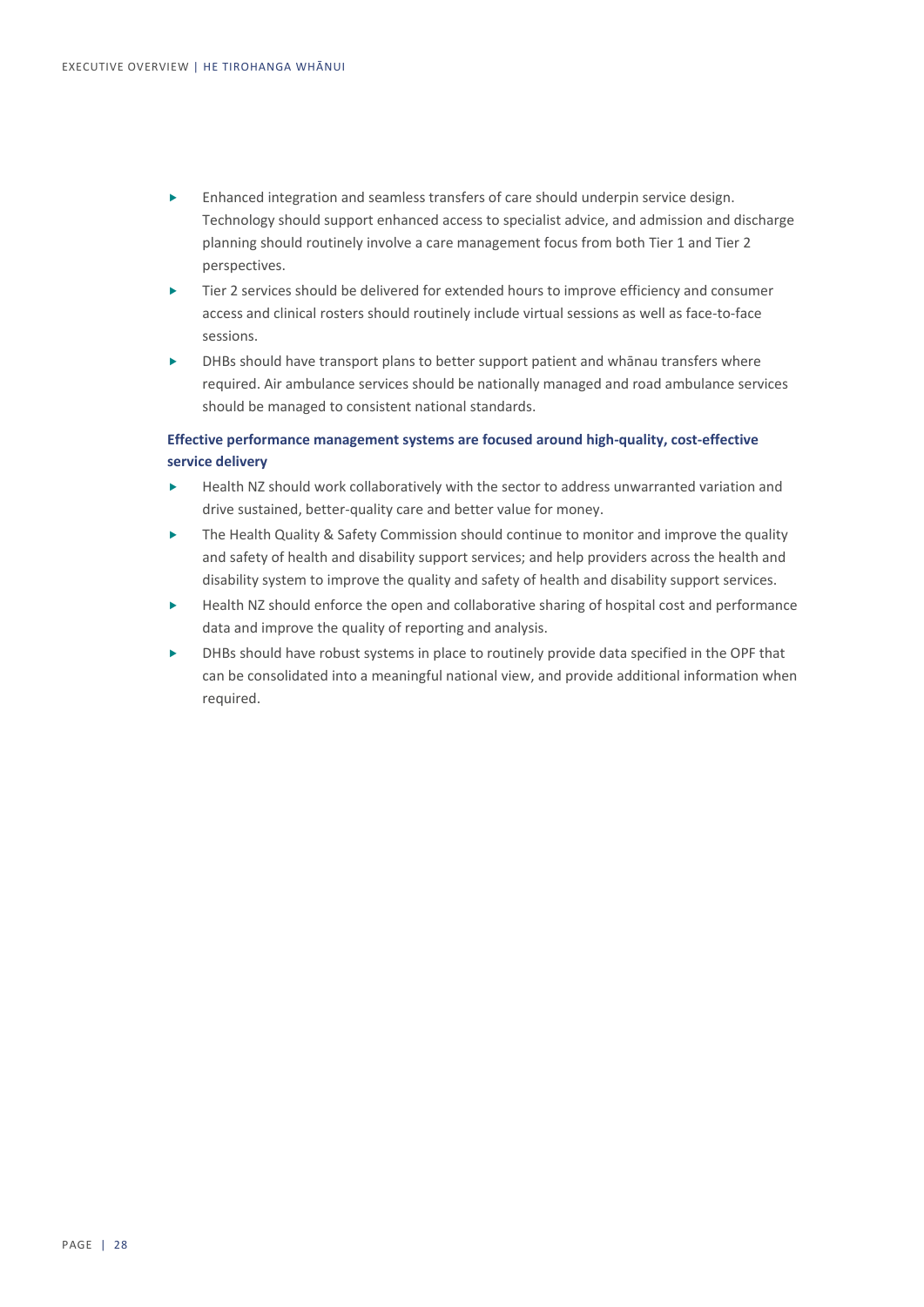# **Workforce**

**The people who make up the health and disability workforce are the backbone of the system. The proposed system-wide changes will also better support the workforce to work to its potential, to release time to care and to work in more team-based and flexible ways.** 

### **The Review proposes the following changes**

#### **Workforce Plan**

- The Ministry should lead the development of a workforce plan with input from unions, employers, Health NZ, the Māori Health Authority, the Health Workforce Advisory Board, TEC, the NZ Institute, regulators, professional associations and other training providers. The Ministry should also work closely with stakeholders to develop specific workforce plans for Pacific peoples, disabled people and rural communities.
- The Māori Health Authority should develop and lead the implementation of the Māori workforce plan and manage the associated funding.
- The Workforce Plan should take a 10- to 15-year view. It should incorporate plans to increase the representativeness of the workforce, increase accountability for being a good employer, gather better workforce data and a present system-wide view of required workforce competencies.

#### **Training**

- The Ministry should work with TEC, Health NZ, the NZ Institute and other regulatory authorities and training establishments to ensure training is consistent with achieving the goals of the NZ Health Plan and accompanying strategies.
- Training providers should be encouraged to develop shorter-term training modules and microcredentials; provide more development opportunities to kaiāwhina; offer more online training courses; deliver more training in rural locations; support more Māori, Pacific and disabled students; and develop more learn-as-you-earn pathways.
- Where there is a guarantee of employment on the completion of training, the workforce plan should stipulate the numbers of available training places.
- The Ministry should work with the Ministry of Education to promote clinical and non-clinical health and disability careers and increase the uptake of science, maths and health-based subjects in secondary schools, with a particular focus on increasing the numbers of Māori, Pacific and disabled students.
- All parts of the health and disability system should be cooperating to develop more learn-asyou-earn options and shorter cumulative training courses to encourage more non-traditional participation, and particularly to facilitate more participation from rural trainees.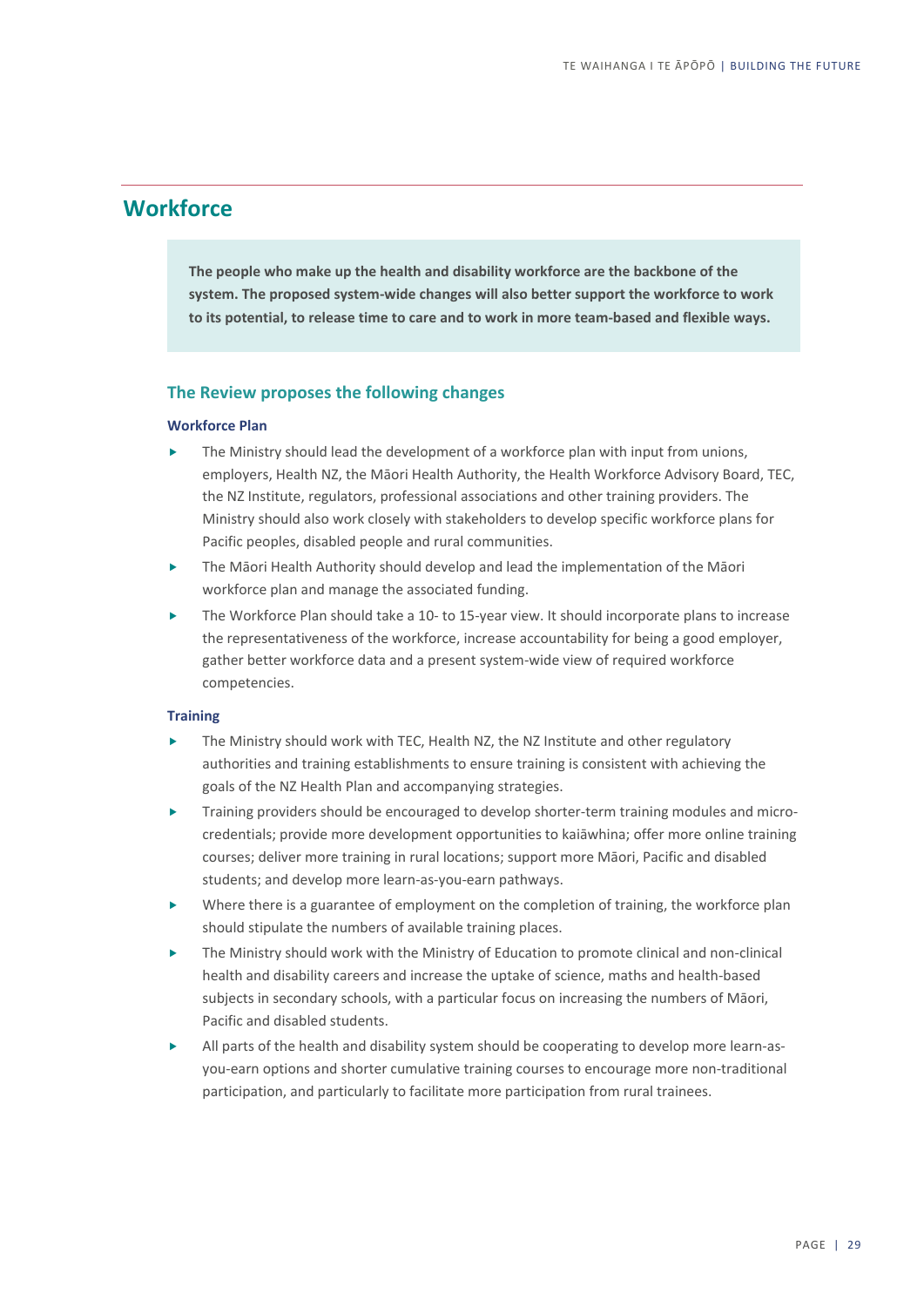#### **Regulation**

- The regulatory system should support the NZ Health Plan and associated workforce strategies. It should be encouraged to move towards more interdisciplinary, flexible, consumer-focused and competency-based approach to regulation, over a profession-based focus.
- The effectiveness of voluntary changes by regulatory bodies should be reviewed after five years.

### **Strategic employment relations**

- Health NZ should manage strategic employment relations, drawing on better data and aligning with the workforce plan and the NZ Health Plan.
- The tripartite accord should be reinvigorated and commit all parties to working constructively to achieve the long-term objectives of the system, fostering more effective dispute resolution and developing a clearer strategy on relative salary scales and employment terms and conditions
- $\blacktriangleright$  The workforce should reflect the community it is serving, and all parts of the system should be accountable for implementing specific Māori, Pacific and disabled workforce strategies.
- Health NZ should prioritise developing better and more consistent workforce intelligence from all parts of the system.
- The system should be encouraged to become disability confident, drawing disabled people into a wider variety of roles and supporting them to thrive.
- Employers should be expected to adopt best-practice staff recruitment, onboarding, development and retention practices, including more flexible learning options and developing staff in leadership roles.
- Commissioning and contracting policies should be used to encourage more secure employment and, therefore, more opportunities for career development, particularly for the workforces involved in home-based care and other outreach services.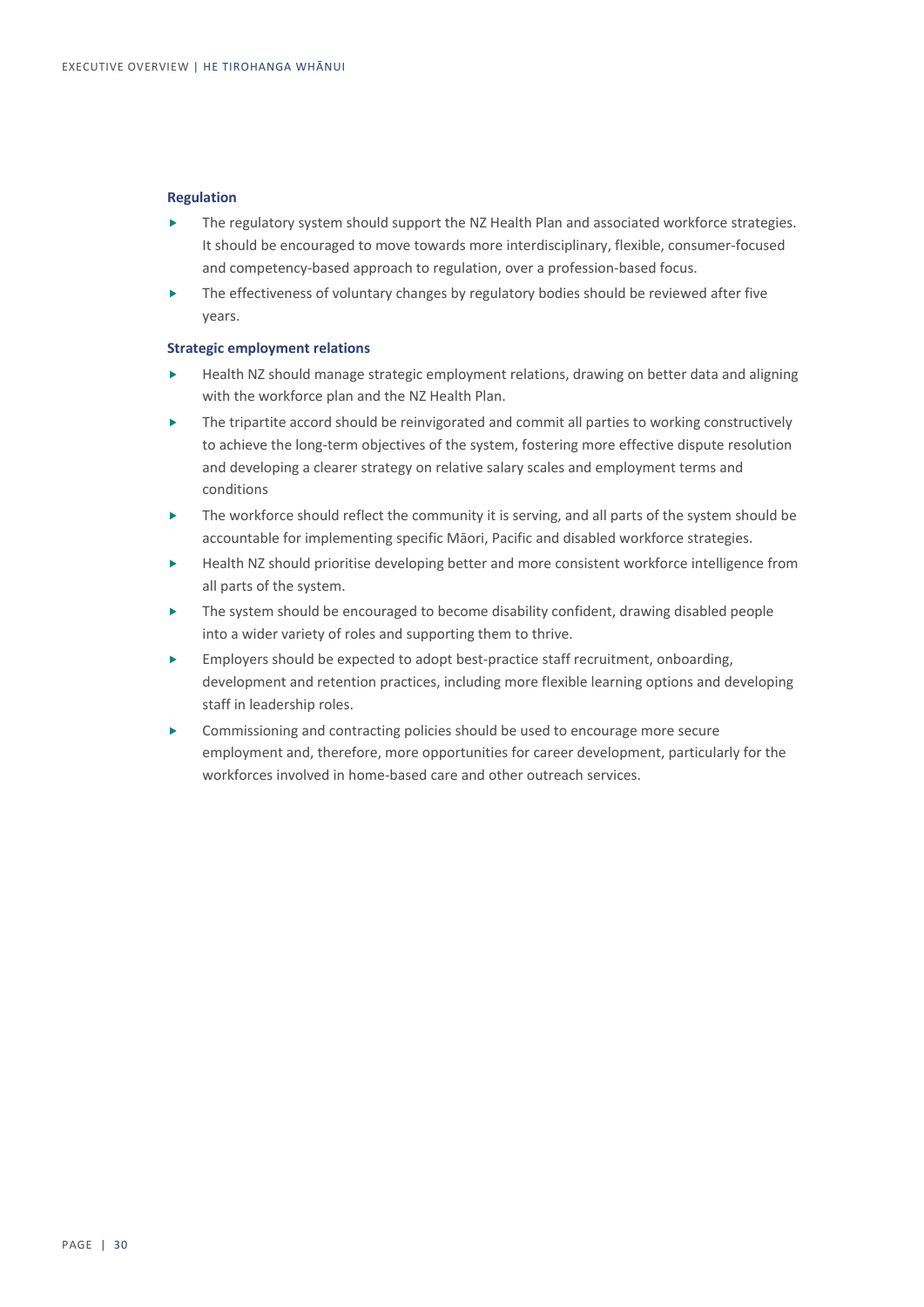# **Digital and Data**

**To enable a data-driven, digitally-enabled ecosystem that supports modern models of care, investment is needed. People need better access to, and control over, their own data and stakeholders need safe and secure ways of sharing information. More central leadership in areas such as standards and data governance is critical, as is the building of digital literacy across the system.**

## **The Review proposes the following changes**

#### **Connected and shared health systems, data and information**

- A national reference architecture should be defined and agreed to support consistency across the system.
- National standardised datasets and interoperability standards should be agreed and implemented so that data flows across the system and supports better clinical outcomes, empowered consumers, and data-driven decision-making.
- The Ministry should be responsible for determining data policy, strategy and setting standards; Health NZ should be responsible for implementation and ongoing stewardship.
- Health NZ should invest in data collection, research and analytics capabilities to understand need, prioritise resources, and measure benefits using clear data ethics frameworks.
- Researchers, decision-makers and innovators should have secure access to public datasets provided by Health NZ to inform the development of new products, services, care models and treatments.
- The Ministry, Māori Health Authority and Health NZ should ensure high levels of trust in privacy and security of data are maintained.
- Consumers should be able to control access to their own health data and information. Changes to the Health Information Privacy Code (HIPC) should be considered to facilitate this.
- A pragmatic approach to use existing databases such as the National Health Index (NHI) and Health Practitioners Index (HPI) should be adopted and enhanced to drive interoperability. A change to the HIPC should be considered to narrow the meaning of the word 'assign' to enable health care organisations to use the NHI more.

#### **Tier 1 services connected as a network**

- Consumer data should be shared across Tier 1 within provider networks if approved by consumers.
- Providers within networks should have collaboration tools to enable delivery of consumercentred shared care.
- A Tier 1 standardised reporting dataset should be developed over a two- to three-year period.
- Consumers should have the tools to manage their own health and navigate the system.
- Virtual (telehealth) services should be established to provide consumers with greater access to services.
- Services should be built that enable seamless interaction between Tiers 1 and 2 and supports long-lining of specialist Tier 2 services into Tier 1 networks.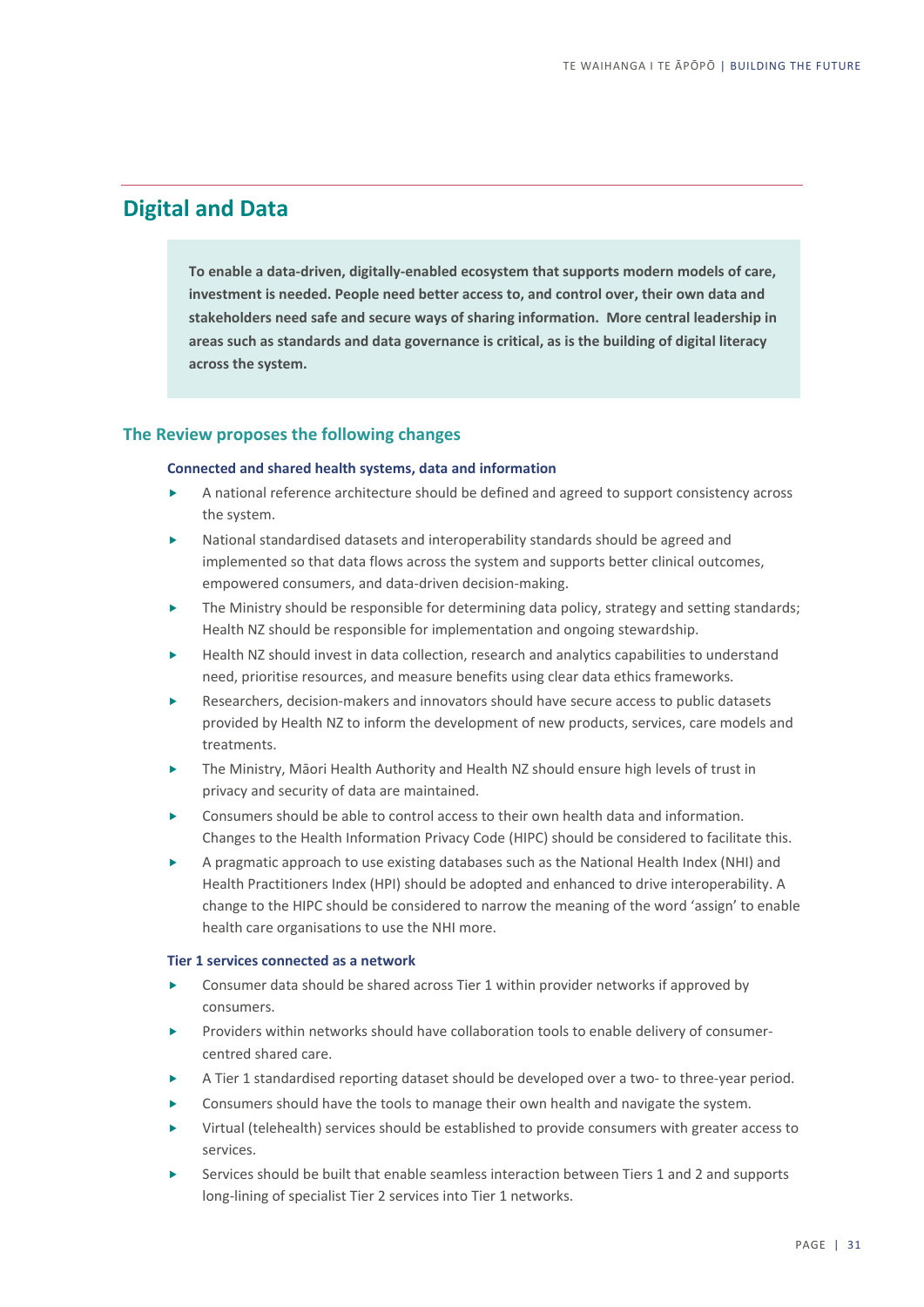#### **A commitment to ensuring equitable access to services**

- The Māori Health Authority should partner with the Ministry, Health NZ and DHBs to ensure that Māori interests are represented and that Māori-specific issues are addressed in the design of digital standards, services and data strategies. These approaches would also extend to Māori population health analysis and capabilities.
- Digital standards and service models should be designed to meet the access and equity needs of other groups, including older people, people with chronic or complex conditions, Pacific peoples and others with specific cultural needs, and disabled people.
- Services should be designed to reduce inequities using methods and data that is representative and unbiased.

#### **Strong leadership and system-wide digital literacy, capability and maturity**

- Decision-making capability of executive-level leaders should be strengthened by building improved data and digital literacy and capability, and encouraging enhanced partnerships with clinicians, consumers and digital leaders.
- $\blacktriangleright$  The workforce should have the capability, tools and resources needed to effectively transition to and deliver modern models of care.
- Consumers should have trusted, flexible access to a range of services via accessible, inclusive digital channels.
- A long-term plan should include modern ways of working with data and digital technologies as core to enabling a sustainable, adaptable, future-proof health and disability system.
- The Ministry and Health NZ should set governing principles and responsibilities regarding expected behaviours for those developing, deploying and using data-driven technologies.

#### **Clearer decision-making and procurement and investment processes**

- Core national digital infrastructure criteria should be more consistent and should be centrally sponsored.
- Procurement and contracting models should support agility and speed to value by differentiating between types of products and services, and applying only as much process as is needed for the level of risk involved.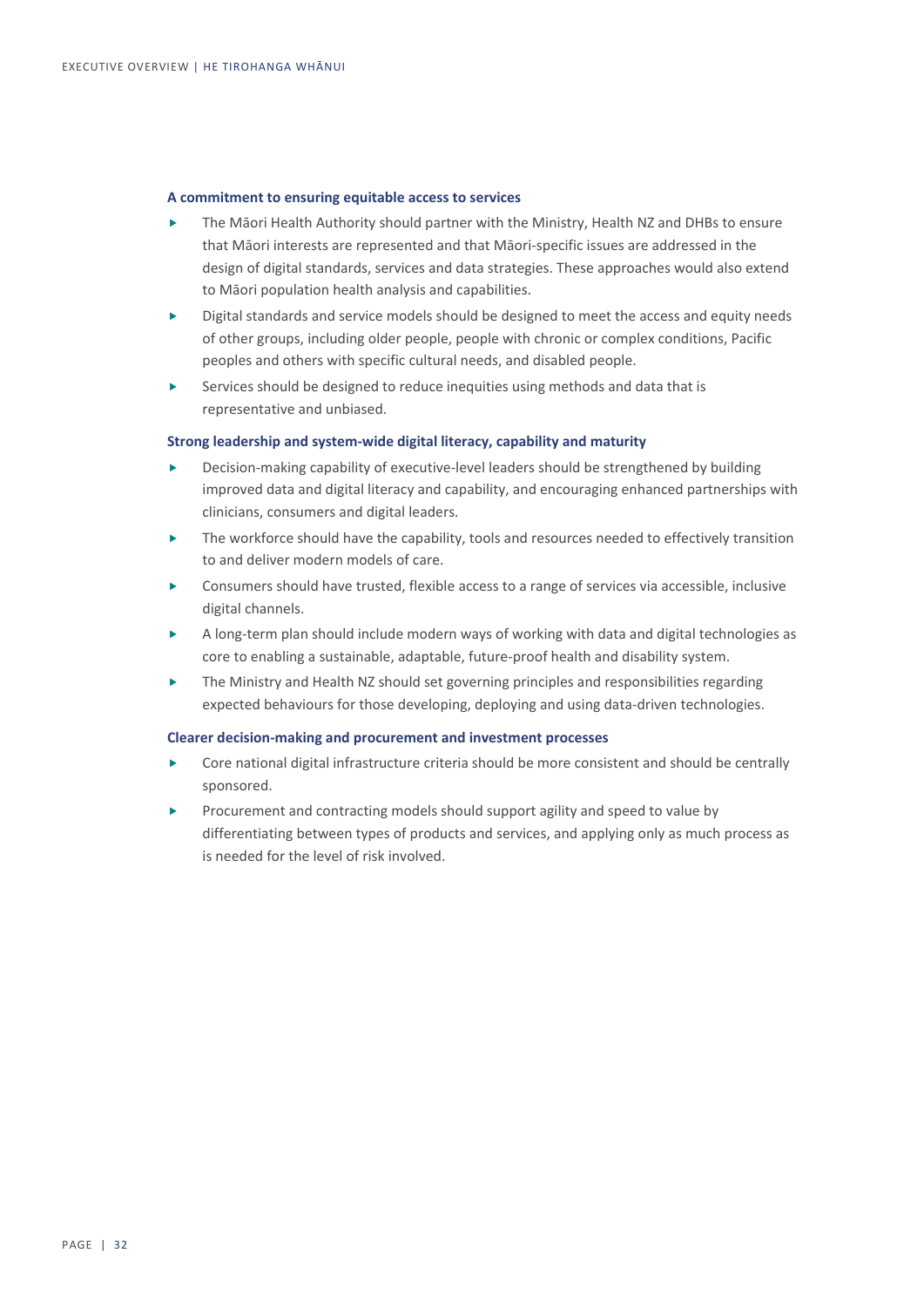# **Facilities and Equipment**

**The state of current assets and the lack of integrated forward planning for investments has left the system with a significant challenge. While additional investment is needed, for it to be most effective changes are proposed in how capital planning is linked to outcomes and services planning, how investments are prioritised and how projects are managed.**

## **The Review proposes the following changes**

#### **Capital planning**

- Health NZ, through the Health Infrastructure Unit (HIU) should be responsible for developing a long-term investment plan for facilities, major equipment and digital technology derived from the NZ Health Plan.
- Health NZ should develop a prioritised nationally significant investment pipeline so that unless a project has been prioritised, a business case is not developed.
- Each DHB should have a longer-term rolling capital plan based on a prioritised, robust pipeline that would deliver the medium-term and longer-term service requirements in their area.

#### **Investment management**

- The HIU should develop central expertise to provide investment management leadership to support and speed up business case development and standardise the way capital projects are designed and delivered.
- The Capital Investment Committee should continue to provide independent advice, both to Health NZ with respect to prioritisation and to Ministers with respect to business case approval.
- Programme and project governance should be streamlined and standardised to ensure expertise is used strategically and project and programme governance is strengthened.

#### **Asset management**

- The National Asset Management Plan should be developed and regularly refreshed so it can form a basis for ongoing capital planning.
- There should be further work on refining the capital charge and depreciation funding regime for Health NZ and DHBs to ensure that a significant rebuild or new development in one DHB is properly accounted for in the system, but does not starve the DHB of capital for business-asusual capital replacement.
- More financial and governance expertise on DHB boards, together with system and district accountability, should ensure better long-term asset management decision-making. More explicit asset performance standards and a strong central monitoring function from the HIU would reinforce this.